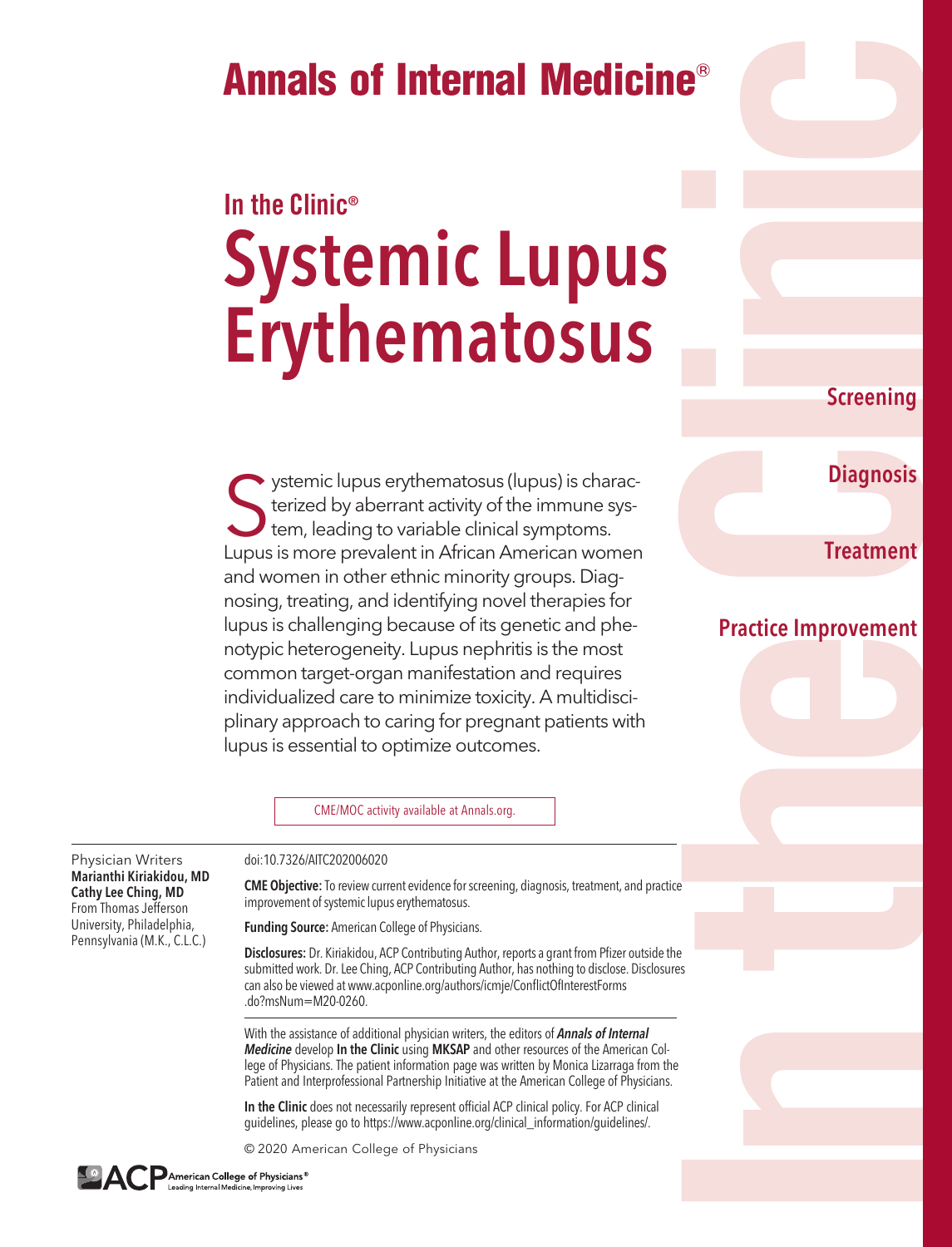1. Rees F, Doherty M, Grainge MJ, et al. The worldwide incidence and prevalence of systemic lupus erythematosus: a systematic review of epidemiological studies. Rheumatology (Oxford). 2017;56:1945-61. [PMID: 28968809]

2. Stojan G, Petri M. Epidemiology of systemic lupus erythematosus: an update. Curr Opin Rheumatol. 2018;30:144-50. [PMID: 29251660]

3. Yen EY, Shaheen M, Woo JMP, et al. 46-year trends in systemic lupus erythematosus mortality in the United States, 1968 to 2013: a nationwide population-based study. Ann Intern Med. 2017; 167:777-85. [PMID: 29086801]

4. Lee YH, Choi SJ, Ji JD, et al. Overall and causespecific mortality in systemic lupus erythematosus: an updated metaanalysis. Lupus. 2016;25: 727-34. [PMID: 26811368]

5. Sestak AL, Fürnrohr BG, Harley JB, et al. The genetics of systemic lupus erythematosus and implications for targeted therapy. Ann Rheum Dis. 2011;70 Suppl 1:i37-43. [PMID: 21339217]

- 6. Omarjee O, Picard C, Frachette C, et al. Monogenic lupus: dissecting heterogeneity. Autoimmun Rev. 2019;18:102361. [PMID: 31401343]
- 7. Jeong DY, Lee SW, Park YH, et al. Genetic variation and systemic lupus erythematosus: a field synopsis and systematic metaanalysis. Autoimmun Rev. 2018;17:553-66. [PMID: 29635078]
- 8. Arbuckle MR, McClain MT, Rubertone MV, et al. Development of autoantibodies before the clinical onset of systemic lupus erythematosus. N Engl J Med. 2003;349:1526-33. [PMID: 14561795]
- 9. Seibold JR, Wechsler LR, Cammarata RJ. LE cells in intermittent hydrarthrosis [Letter]. Arthritis Rheum. 1980;23:958-9. [PMID: 6157396]
- 10. Ball EM, Bell AL. Lupus arthritis—do we have a clinically useful classification? Rheumatology (Oxford). 2012;51:771-9. [PMID: 22179731]

11. Vera-Recabarren MA, García-Carrasco M, Ramos-Casals M, et al. Comparative analysis of subacute cutaneous lupus erythematosus and chronic cutaneous lupus erythematosus: clinical and immunological study of 270 patients. Br J Dermatol. 2010;162: 91-101. [PMID: 19785596]

Systemic lupus erythematosus (SLE, or lupus) is a condition in which the immune system attacks healthy cells and tissues throughout the body. Immune system activation in SLE is characterized by exaggerated B cell and T cell responses and loss of immune tolerance against self-antigens. Production and defective elimination of antibodies, circulation and tissue deposition of immune complexes, and complement and cytokine activation contribute to clinical manifestations that range from mild fatigue and joint pain to severe, life-threatening organ damage.

Recent data from lupus registries in the United States and published studies worldwide have allowed for more accurate estimates of the incidence and prevalence of SLE. The estimated incidence of 23.2 cases per 100 000 persons in North America is the

highest worldwide (1). Lupus is more common in African Americans, Hispanics, and Asians than in whites (2).

Although SLE has no cure, it can be effectively managed with medications. A population-based study of SLE in the United States showed an overall decrease in age-standardized mortality rate of 24.4% over a 46-year period (3), likely due to treatment advances and earlier diagnosis. However, mortality is still approximately 2- to 3-fold higher in patients with SLE than in the general population, particularly in females, members of racial/ethnic minority groups, residents of the South or West, and persons aged 65 years or older. The most common causes of death in patients with SLE are renal disease, cardiovascular disease, and infection (3, 4).

# Screening

#### **Which patients are at elevated risk for lupus?**

There is insufficient evidence to determine whether specific genetic factors increase risk for lupus. Early genetic studies, driven by the observation of familial SLE aggregation and high concordance in monozygotic twins, have implicated HLA and early complement component genes (5). Complement C1, C2, and C4 deficiencies, leading to defective clearance of nucleic acids, type I interferonopathies, and SLE-like syndromes due to mutations in some proapoptotic genes, are examples of monogenic lupus (6). Genome-wide association studies have identified at least 70 lupus susceptibility loci (7). The functional significance of these variants and their potential implication in the expression of lupus remain largely unknown. In addition, sex hormones and possibly

environmental influences may contribute to immune system dysfunction in genetically predisposed persons.

#### **Should clinicians screen asymptomatic patients if they are at increased risk?**

Most experts do not recommend screening asymptomatic persons for lupus, even those with a family history of the disease. Antinuclear antibodies (ANA), especially of low titer, can be detected in healthy persons or in patients with other autoimmune or infectious diseases. Furthermore, serologic evidence of ANA, indicating an aberrant immune system activation, may precede the clinical manifestations of lupus by 3–9 years (8). No evidence suggests that treating to modulate the immune system during this clinically "silent" period can stop or delay lupus development.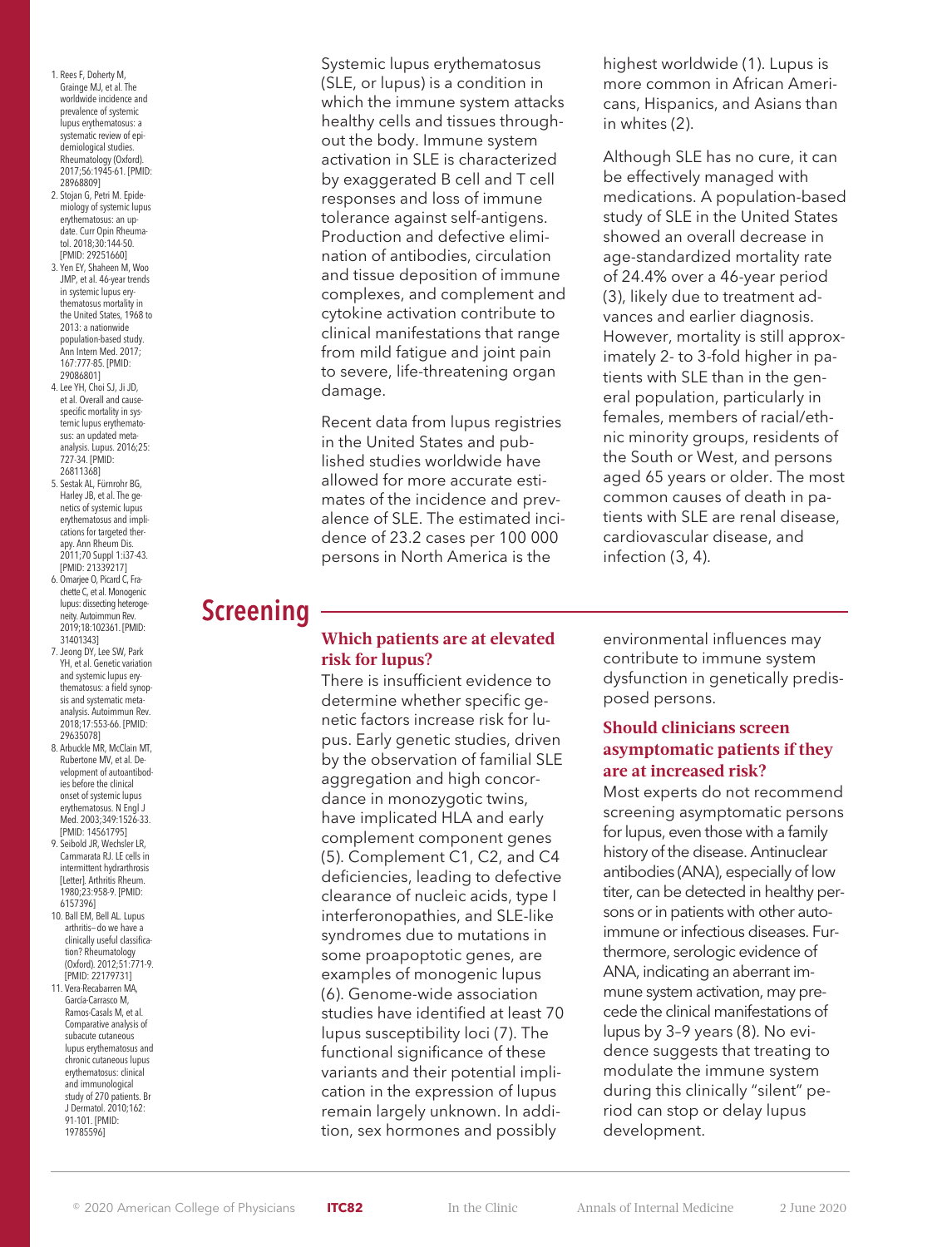Screening... Single-gene mutations causing SLE are rare. Although many gene variants have been linked to lupus, current evidence is insufficient to support screening for them. ANA testing in asymptomatic persons is not useful because immune reaction to nuclear antigens is not SLE-specific, can be detected in healthy persons, and may precede SLE manifestations by many years.

## **CLINICAL BOTTOM LINE**

#### **What symptoms or physical examination findings should prompt clinicians to consider a diagnosis of lupus?**

The initial presentation of lupus often mimics a viral syndrome. Constitutional symptoms, such as weight loss, fatigue, and lowgrade fever, are common and may be accompanied by arthralgias or arthritis. Arthritis in lupus is characterized by prolonged morning stiffness and mild to moderate joint swelling. It is nonerosive, may be symmetrical or asymmetrical, and may affect large or small joints. Large effusions are not as common in lupus as in rheumatoid arthritis, and the synovial fluid is not as inflammatory (9). Similarly, joint deformities are not as common. Jaccoud arthropathy, which may include reducible ulnar deviation, swan neck deformities, or Z-shaped thumb, is present in 2.8%– 4.3% of patients (10). When constitutional symptoms with arthralgias or arthritis are not accompanied by other characteristic manifestations of lupus, such as photosensitive rash on the face, neck, or extremities, it is appropriate to conduct a clinical and laboratory evaluation for infection before trying to establish a diagnosis of SLE.

Cutaneous manifestations are common and may occur in up to 75%– 80% of patients (11). They are categorized as acute, subacute, chronic, and bullous lupus. Acute cutaneous lupus consists of indurated or flat erythematous lesions on the malar eminences, scalp, arms, hands, neck, and chest. The malar rash may be confused with rosacea, drug eruption, or polymorphous light eruption, but skin biopsy is rarely necessary when other clinical manifestations and serologic evidence consistent with SLE are present. Subacute cutaneous lupus consists of annular lesions that may coalesce into a polycyclic (overlapping ring-shaped) rash or papulosquamous lesions that do not scar and are distributed where light exposure is most frequent. It is often associated with anti-SSA antibodies. Chronic cutaneous lupus includes discoid lupus and other rare subsets, such as lupus panniculitis, hypertrophic lupus erythematosus (characterized by verrucous lesions), tumid lupus or lupus tumidus (smooth, shiny, red-violet plaques, usually on the head and neck), and chilblain lupus (purplish-blue lesions on the fingers, toes, or ears). Discoid lupus is the most common form of chronic cutaneous lupus and is characterized by indurated plaques that resolve with significant scarring and hypopigmentation. Although acute cutaneous lupus is nearly always associated with systemic lupus, discoid lupus is infrequently (3%–5%) associated with systemic disease.

# **Diagnosis**

- 19. Silpa-archa S, Lee JJ, Foster CS. Ocular manifestations in systemic lupus erythematosus. Br J Ophthalmol. 2016; 100:135-41. [PMID: 25904124] 20. Petri M, Orbai AM,
- Alarcón GS, et al. Derivation and validation of the Systemic Lupus International Collaborating Clinics classification criteria for systemic lupus erythematosus. Arthritis Rheum. 2012;64:2677- 86. [PMID: 22553077]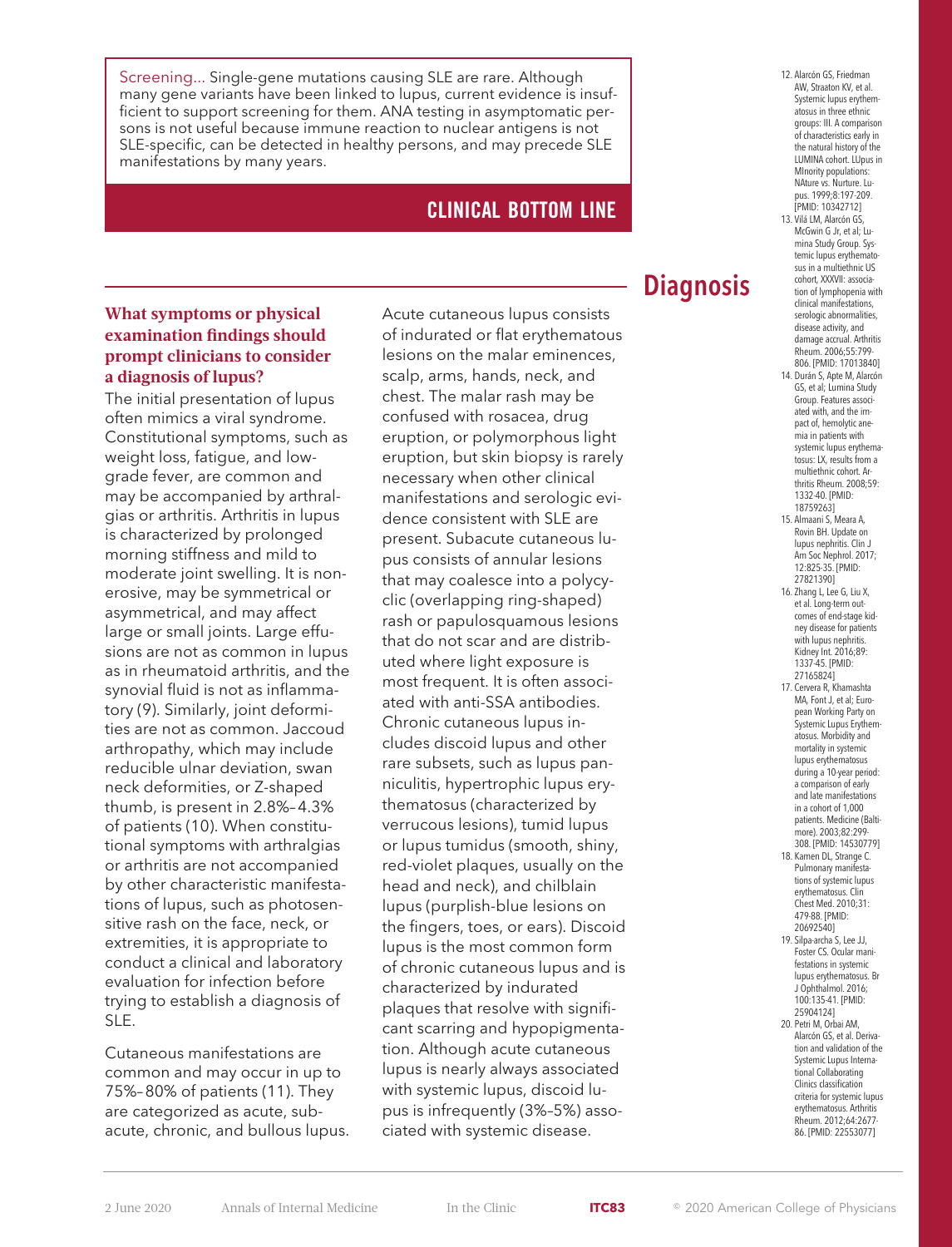21. Aringer M, Costenbader K, Daikh D, et al. 2019 European League Against Rheumatism/ American College of Rheumatology classification criteria for systemic lupus erythematosus. Arthritis Rheumatol. 2019;71:1400-12. [PMID: 31385462]

22. van Vollenhoven RF, Petri MA, Cervera R, et al. Belimumab in the treatment of systemic lupus erythematosus: high disease activity predictors of response. Ann Rheum Dis. 2012; 71:1343-9. [PMID: 22337213]

- 23. Doria A, Stohl W, Schwarting A, et al. Efficacy and safety of subcutaneous belimumab in anti-double-stranded DNA-positive, hypocomplementemic patients with systemic lupus erythematosus. Arthritis Rheumatol. 2018;70: 1256-64. [PMID: 29671280]
- 24. Chrisman OD, Snook GA, Wilson TC, et al. Prevention of venous thromboembolism by administration of hydroxychloroquine. A preliminary report. J Bone Joint Surg Am. 1976;58:918-20. [PMID: 789380]
- 25. Espinola RG, Pierangeli SS, Gharavi AE, et al. Hydroxychloroquine reverses platelet activation induced by human IgG antiphospholipid antibodies. Thromb Haemost. 2002;87:518-22. [PMID: 11916085]
- 26. Marmor MF, Kellner U, Lai TY, et al; American Academy of Ophthalmology. Recommendations on screening for chloroquine and hydroxychloroquine retinopathy (2016 revision). Ophthalmology. 2016;123: 1386-94. [PMID: 26992838]
- 27. Ruiz-Irastorza G, Danza A, Khamashta M. Glucocorticoid use and abuse in SLE. Rheumatology (Oxford). 2012;51:1145-53. [PMID: 22271756]
- 28. Carneiro JR, Sato EI. Double blind, randomized, placebo controlled clinical trial of methotrexate in systemic lupus erythematosus. J Rheumatol. 1999;26:1275-9. [PMID: 10381042]
- 29. Fortin PR, Abrahamowicz M, Ferland D, et al; Canadian Network For Improved Outcomes in Systemic Lupus. Steroidsparing effects of methotrexate in systemic lupus erythematosus: a double-blind, randomized, placebo-controlled trial. Arthritis Rheum. 2008;59:1796-804. [PMID: 19035431]

#### **What other clinical manifestations should clinicians look for in potential cases?**

Systemic lupus may present in many other ways. Although fever, rash, and arthritis are the classic initial symptoms, abrupt onset with target-organ involvement is also common, particularly in Hispanics (61%) and African Americans (45%) compared with whites (41%) (12). SLE should be considered when patients, particularly women of reproductive age, present with hematologic findings, such as thrombocytopenia, leukopenia, lymphopenia, or anemia; renal findings, such as hematuria, proteinuria, cellular casts, or elevated serum creatinine level; respiratory symptoms, such as cough, dyspnea, hemoptysis, or pleuritic pain; or central nervous system (CNS) signs, such as headache, photophobia, or focal neurologic deficits.

#### *Hematologic manifestations*

Cytopenias are common in patients with lupus, and moderate to severe lymphopenia is associated with high disease activity and organ damage (13). Hemolytic anemia is uncommon and is usually associated with disease onset, thrombocytopenia, and African American race (14).

#### *Renal manifestations*

Renal involvement is a common target-organ manifestation; it has a poor prognosis due to the high risk for organ failure. Up to 50% of patients with SLE have evidence of renal disease at presentation (15). Lupus end-stage kidney disease is associated with worse survival among dialysis and transplant patients compared with other causes of endstage kidney disease (16). In a multicenter cohort of 1000 patients with SLE, those with lupus nephritis had lower 10-year survival than those with nonrenal disease (17).

#### *Respiratory involvement*

Primary or secondary involvement of the respiratory system may occur in lupus. Presenting symptoms and treatment response vary depending on the affected anatomical site. Pleuritis is the most common respiratory SLE manifestation, affecting 30%– 50% of patients (18). Lupus pleuritis should be diagnosed only after exclusion of other causes of pleural effusion, such as infection, pulmonary embolism, liver disease, heart disease, and cancer. When significant pleural effusions are present, analysis of pleural fluid is warranted. Bronchoscopy for bacterial, mycobacterial, fungal, and viral cultures may also be indicated. Vascular involvement may cause diffuse alveolar hemorrhage, pulmonary hypertension, or thromboembolic disease. Parenchymal damage is less common and may be caused by interstitial lung disease, acute pneumonitis, or bronchiolitis obliterans with organizing pneumonia. Acute lupus pneumonitis is rare and carries a high mortality risk. Infection and pulmonary embolism must always be excluded in patients with suspected lupus pneumonitis, and caution is needed to avoid use of immunosuppression in patients with active infection.

#### *Neuropsychiatric manifestations*

Neuropsychiatric SLE manifestations may be caused by vasculopathy, autoantibodies, and inflammatory mediators and may include headache, aseptic meningitis, vasculitis, movement disorder, seizure disorder, cognitive dysfunction, psychosis, demyelinating disease, myelopathy, autonomic disorder, and peripheral neuropathy.

#### *Ocular manifestations*

Ocular manifestations include keratoconjuctivitis sicca (with or without Sjögren syndrome), keratitis, episcleritis, scleritis, uveitis,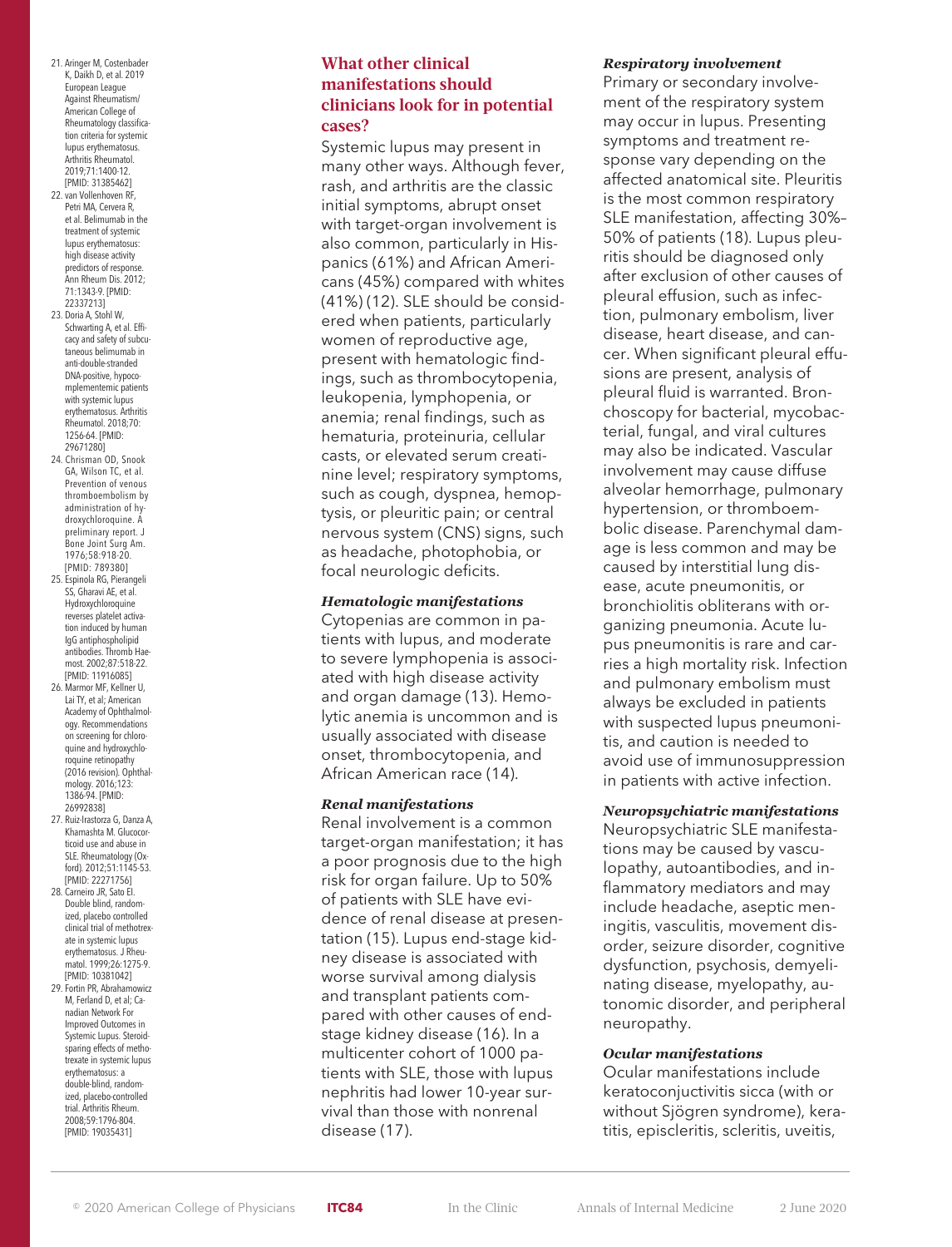retinal vasculitis, occlusion of the retinal artery or vein, retinopathy, and many other less common manifestations (19).

#### *Gastrointestinal manifestations*

Gastrointestinal symptoms may include anorexia, nausea, vomiting, abdominal pain, and diarrhea. Other causes of abdominal pain in lupus are mesenteric vasculitis and hepatobiliary disease. Rare gastrointestinal complications include intestinal pseudoobstruction, protein-losing enteropathy, and pancreatitis. Immunocompromised patients with lupus are also prone to enteritis from cytomegalovirus or salmonella infection.

#### **What role do the American College of Rheumatology classification criteria play in diagnosis?**

Lupus is a multiorgan disease that can mimic infectious diseases, cancer, and other autoimmune conditions. **Table 1** lists

the 1997 American College of Rheumatology (ACR) classification criteria for SLE. These criteria facilitate a systematic approach to diagnosis by focusing on the most common clinical and laboratory manifestations of SLE, assuming that other diseases presenting with similar clinical or laboratory manifestations have been excluded. Four of the 11 criteria must be met for classification of systemic lupus. Although intended to assist in classification, the ACR criteria offer a highly sensitive and specific tool for diagnosing SLE, based on objective disease manifestations. However, patients with mild disease may be missed. In 2012, the Systemic Lupus International Collaborating Clinics revised the ACR classification criteria, increasing the sensitivity but not the specificity of detecting SLE compared with the 1997 ACR criteria (20). In 2019, the European League Against Rheuma-

30. Steinberg AD. The treatment of lupus nephritis. Kidney Int. 1986;30:769- 87. [PMID: 3537464]

31. Austin HA 3rd, Klippel JH, Balow JE, et al. Therapy of lupus nephritis. Controlled trial of prednisone and cytotoxic drugs. N Engl J Med. 1986; 314:614-9. [PMID: 3511372]

32. Hochstadt A, Rozman Z, Zandman-Goddard G. [Mycophenolate mofetil as a novel treatment for lupus nephritis]. Harefuah. 2011;150: 542-7, 550. [PMID: 21800496]

33. Kamanamool N, McEvoy M, Attia J, et al. Efficacy and adverse events of mycophenolate mofetil versus cyclophosphamide for induction therapy of lupus nephritis: systematic review and meta-analysis. Medicine (Baltimore). 2010; 89:227-35. [PMID: 20616662] 34. Anderka MT, Lin AE,

Abuelo DN, et al. Reviewing the evidence for mycophenolate mofetil as a new teratogen: case report and review of the literature. Am J Med Genet A. 2009;149A: 1241-8. [PMID: 19441125]

#### *Table 1.* **1997 Update of the 1982 American College of Rheumatology Revised Criteria for Classification of Systemic Lupus Erythematosus**

| Criterion            | Definition                                                                                                                                                                                                                                                                                                                                                                                                                            |
|----------------------|---------------------------------------------------------------------------------------------------------------------------------------------------------------------------------------------------------------------------------------------------------------------------------------------------------------------------------------------------------------------------------------------------------------------------------------|
| Malar rash           | Flat or raised erythema over the malar eminences, sparing the nasolabial folds                                                                                                                                                                                                                                                                                                                                                        |
| Discoid rash         | Erythematous raised patches or atrophic scarring (older lesions)                                                                                                                                                                                                                                                                                                                                                                      |
| Photosensitivity     | Rash as a result of reaction to sunlight                                                                                                                                                                                                                                                                                                                                                                                              |
| Oral ulcers          | Usually painless oral or nasopharyngeal ulcerations observed by physician                                                                                                                                                                                                                                                                                                                                                             |
| Arthritis            | Nonerosive arthritis involving ≥2 peripheral joints, characterized by tenderness and swelling                                                                                                                                                                                                                                                                                                                                         |
| Serositis            | Pleuritis: Convincing history of pleuritic pain or rubbing heard by physician, or evidence of<br>pleural effusion<br>Pericarditis: Documented by electrocardiogram, or rub or evidence of pericardial effusion                                                                                                                                                                                                                        |
| Renal disorder       | Persistent proteinuria > 0.5 g/d or > 3 on dipstick<br>Cellular casts red cell, hemoglobin, granular, tubular, or mixed                                                                                                                                                                                                                                                                                                               |
| Neurologic disorder  | Seizures (in the absence of offending drugs or metabolic derangement)<br>Psychosis (in the absence of offending drugs or metabolic derangement)                                                                                                                                                                                                                                                                                       |
| Hematologic disorder | Hemolytic anemia: with reticulocytosis<br>Leukopenia: <4000/mm on ≥2 occasions<br>Lymphopenia: <1500/mm on ≥2 occasions<br>Thrombocytopenia: <100 000/mm in the absence of offending drugs                                                                                                                                                                                                                                            |
| Immunologic disorder | Anti-double-stranded DNA<br>Anti-Smith antibodies<br>Antiphospholipid antibodies based on abnormal serum level of IgG or IgM anticardiolipin<br>antibodies, positive test result for lupus anticoagulant using a standard method, or<br>false-positive serologic test result for syphilis known to be positive for ≥6 mo and<br>confirmed by Treponema pallidum immobilization or fluorescent treponemal antibody<br>absorption tests |
| Antinuclear antibody | An abnormal titer of antinuclear antibody by immunofluorescence or an equivalent assay at<br>any point in time and in the absence of drugs known to be associated with "drug-induced<br>lupus" syndrome                                                                                                                                                                                                                               |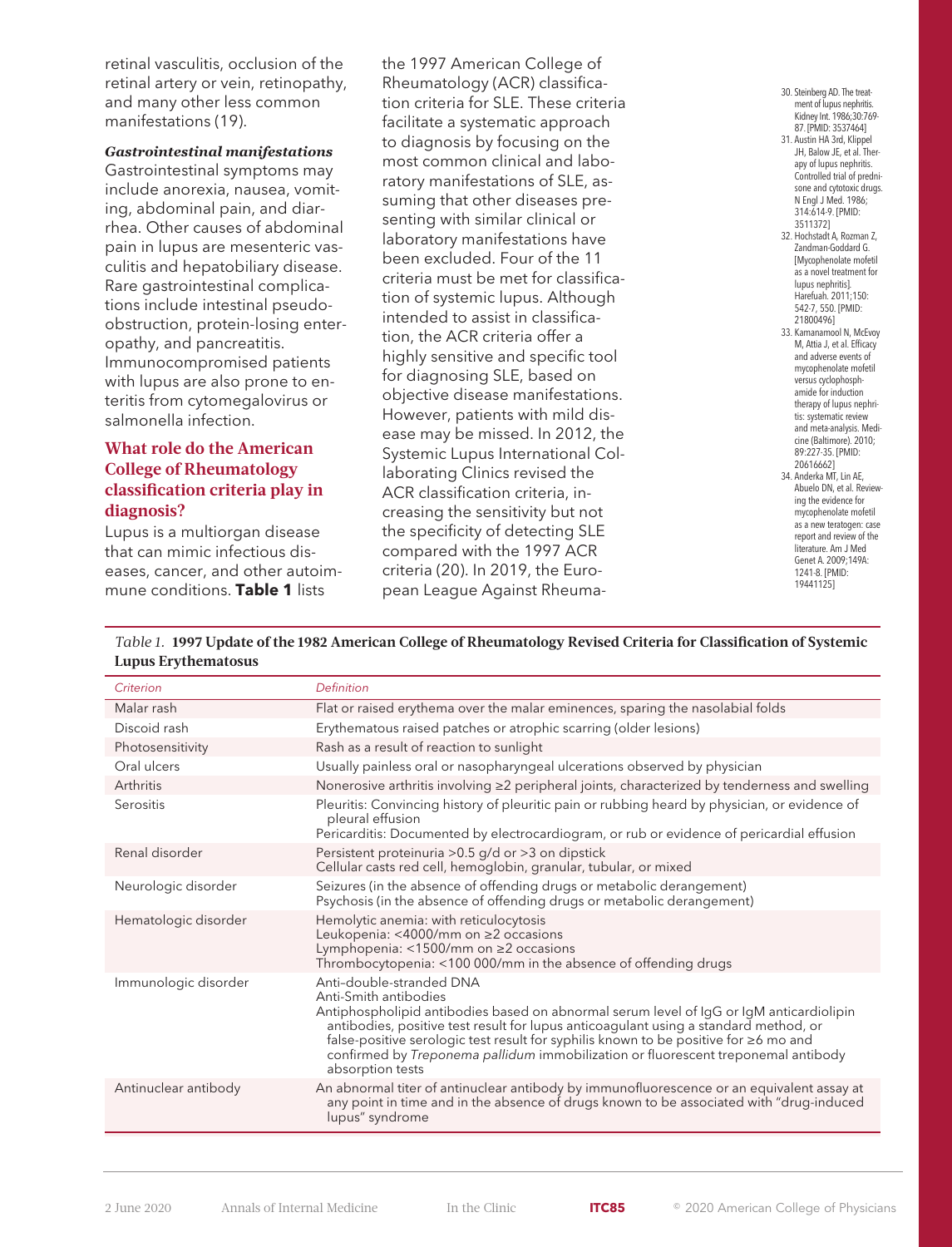35. Hahn BH, McMahon MA, Wilkinson A, et al; American College of Rheumatology. American College of Rheumatology guidelines for screening, treatment, and management of lupus nephritis. Arthritis Care Res (Hoboken). 2012;64:797-808. [PMID: 22556106] 36. Contreras G, Pardo V,

- Leclercq B, et al. Sequential therapies for proliferative lupus nephritis. N Engl J Med. 2004;350: 971-80. [PMID: 14999109]
- 37. Houssiau FA, D'Cruz D, Sangle S, et al; MAINTAIN Nephritis Trial Group. Azathioprine versus mycophenolate mofetil for long-term immunosuppression in lupus nephritis: results from the MAINTAIN Nephritis Trial. Ann Rheum Dis. 2010;69:2083-9. [PMID: 20833738]
- 38. Dooley MA, Jayne D, Ginzler EM, et al; ALMS Group. Mycophenolate versus azathioprine as maintenance therapy for lupus nephritis. N Engl J Med. 2011;365:1886-95. [PMID: 22087680]
- 39. Tamirou F, D'Cruz D, Sangle S, et al; MAINTAIN Nephritis Trial Group. Long-term follow-up of the MAINTAIN Nephritis Trial, comparing azathioprine and mycophenolate mofetil as maintenance therapy of lupus nephritis. Ann Rheum Dis. 2016;75:526-31. [PMID: 25757867]
- 40. Moroni G, Doria A, Mosca M, et al. A randomized pilot trial comparing cyclosporine and azathioprine for maintenance therapy in diffuse lupus nephritis over four years. Clin J Am Soc Nephrol. 2006;1:925-32. [PMID: 17699309]
- 41. Lee YH, Lee HS, Choi SJ, et al. Efficacy and safety of tacrolimus therapy for lupus nephritis: a systematic review of clinical trials. Lupus. 2011;20: 636-40. [PMID: 21382917]
- 42. Mok CC, Ying KY, Yim CW, et al. Tacrolimus versus mycophenolate mofetil for induction therapy of lupus nephritis: a randomised controlled trial and longterm follow-up. Ann Rheum Dis. 2016;75: 30-6. [PMID: 25550339]
- 43. Kamanamool N, Ingsathit A, Rattanasiri S, et al. Comparison of disease activity between tacrolimus and mycophenolate mofetil in lupus nephritis: a randomized controlled trial. Lupus. 2018;27:647-56. [PMID: 29105558]

#### **Box: Basic Investigations for SLE**

Complete blood count

Direct Coombs test (indicated if patient presents with hemolytic anemia and reticulocytosis)

Comprehensive metabolic panel

Erythrocyte sedimentation rate

C-reactive protein

Urinalysis

Serologic tests (ANA and, if positive, anti-dsDNA, anti-SSA/SSB, anti-Smith/RNP antiphospholipid antibodies); negative ANA result is inconsistent with diagnosis of SLE

Complement C3 and C4

Creatine phosphokinase (indicated in patients presenting with muscle weakness)

ANA = antinuclear antibody; dsDNA = double-stranded DNA; SLE = systemic lupus erythematosus.

tism (EULAR) in collaboration with the ACR published updated criteria for classification of SLE, which include 10 domains and 22 criteria, each with weight varying from 2–10 (21). In addition to a positive ANA test result—a required entry criterion—a total weight of 10 is required to classify a syndrome as SLE (**Figure**). The 2019 EULAR/ACR criteria and their corresponding numerical weight add a layer of complexity in diagnosing SLE; therefore, their application is more pertinent to clinical trials or diagnosis of challenging cases.

#### **What laboratory tests should clinicians use to support the diagnosis?**

Clinicians should test for ANA, and if the result is positive, they should test for antigen-specific ANA, such as those targeting double-stranded DNA (dsDNA) or ribonucleoprotein complexes (Ro/SSA, La/SSB, Smith, and RNP), collectively referred to as

extractable nuclear antigens. The specificity of anti-dsDNA antibodies for lupus is greater than 60%. Although anti-Smith antibodies are more than 90% specific for lupus, they are detected in only about 30% of patients with the disease. The initial laboratory evaluation to assess disease activity and target-organ involvement is described in the **Box:** Basic Investigations for SLE.

#### **What other diagnoses should clinicians consider?**

Chronic fatigue syndrome and fibromyalgia may present with diffuse musculoskeletal symptoms mimicking lupus. These syndromes may be primary in the absence of underlying autoimmune disease, or they may be secondary to autoimmune conditions, especially lupus. SLE can be excluded in the absence of inflammatory pain and negative serologic results. Rheumatoid arthritis is characterized by intensely inflammatory, erosive (when advanced) arthritis and positive results on rheumatoid factor or anti– cyclic citrullinated peptide antibody testing.

Such drugs as procainamide, hydralazine, minocycline, isoniazid, and tumor necrosis factor inhibitors can cause drug-induced lupus, a clinical syndrome resembling SLE that is characterized by fever, serositis, arthritis, and rash. Antihistone antibodies are detected in approximately 75% of patients with drug-induced lupus; however, they can also be present in SLE and are not pathognomonic. Anti-dsDNA, or antibodies to extractable nuclear antigens, are rare in drug-induced lupus, and symptoms usually abate within days or weeks after withdrawal of the inciting drug.

Small- or medium-vessel vasculitides, thrombotic thrombocytopenic purpura, and viral arthritis, as seen in parvovirus infection and

<sup>©</sup> 2020 American College of Physicians **ITC86** In the Clinic Annals of Internal Medicine 2 June 2020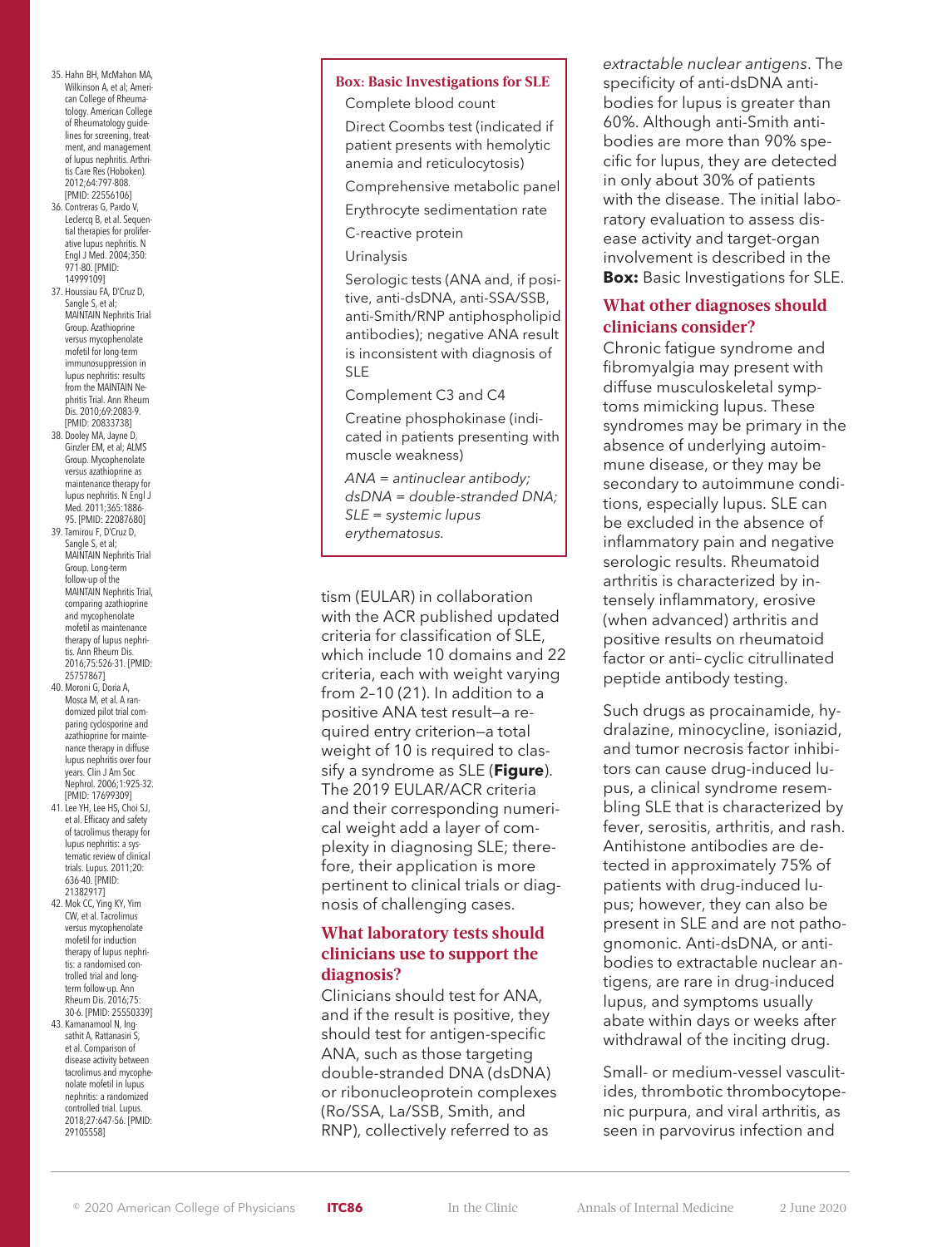HIV/AIDS, can also mimic SLE; laboratory studies, viral serologic tests, and tissue histopathologic testing may help distinguish these conditions from SLE. Hematopoietic cancer and malignant lymphoproliferative syndromes may present with positive ANA results, anemia, low-grade fever, pleural effusions, and lymphadenopathy and can be misdiagnosed as lupus.

#### **When should clinicians consider consulting a rheumatologist or another specialist?**

Clinicians should consult a rheumatologist in all patients whose clinical manifestations and serologic studies suggest SLE. Evidence of renal, pulmonary, CNS, ocular, or gastrointestinal disease necessitates a coordinated, mul-

#### *Figure.* **European League Against Rheumatism/American College of Rheumatology classification criteria for SLE.**

**Entry criterion: positive ANA test result**

- **• ANA at a titer of ≥1:80 on HEp-2 cells, or an equivalent positive test result (ever)**
- **• If absent, do not classify as SLE. If present, apply additive criteria.**
- **Additive criteria**
	- **• Do not count a criterion if there is a more likely explanation than SLE. Occurrence of a criterion on ≥1 occasion is sufficient.**
	- **• SLE classification requires ≥1 clinical criterion and ≥10 points.**
	- **• Criteria need not occur simultaneously.**
	- **• Within each domain, only the highest weighted criterion is counted toward the total score.**

| Criteria                                                                   | Weight         |  |  |
|----------------------------------------------------------------------------|----------------|--|--|
| Clinical domains                                                           |                |  |  |
| Constitutional                                                             |                |  |  |
| Fever                                                                      | 2              |  |  |
| Hematologic                                                                |                |  |  |
| Leukopenia                                                                 | 3              |  |  |
| Thrombocytopenia                                                           | 4              |  |  |
| Autoimmune hemolysis                                                       | 4              |  |  |
|                                                                            |                |  |  |
| Neuropsychiatric<br>Delirium                                               | $\overline{2}$ |  |  |
|                                                                            |                |  |  |
| Psychosis                                                                  | 3              |  |  |
| Seizure                                                                    | 5              |  |  |
| Mucocutaneous                                                              |                |  |  |
| Nonscarring alopecia                                                       | $\overline{2}$ |  |  |
| Oral ulcers                                                                | $\mathfrak{p}$ |  |  |
| Subacute cutaneous or discoid lupus                                        | 4              |  |  |
| Acute cutaneous lupus                                                      | 6              |  |  |
| Serosal                                                                    |                |  |  |
| Pleural or pericardial effusion                                            | 5              |  |  |
| Acute pericarditis                                                         | 6              |  |  |
| Musculoskeletal                                                            |                |  |  |
| Joint involvement                                                          | 6              |  |  |
| Renal                                                                      |                |  |  |
| Proteinuria > 0.5 g per 24 h                                               | 4              |  |  |
| Renal biopsy class II or V lupus nephritis                                 | 8              |  |  |
| Renal biopsy class III or IV lupus nephritis                               | 10             |  |  |
| Immunologic domains                                                        |                |  |  |
| Antiphospholipid antibodies                                                |                |  |  |
| Anticardiolipin antibodies or anti-ß2GP1 antibodies or lupus anticoagulant |                |  |  |
| <b>Complement proteins</b>                                                 |                |  |  |
| Low C3 or low C4 level                                                     | 3              |  |  |
| Low C3 and low C4 level                                                    |                |  |  |
| SLE-specific antibodies                                                    |                |  |  |
| Anti-dsDNA antibody* or anti-Smith antibody                                | 6              |  |  |

**Classify as SLE with a score of ≥10 if entry criterion is fulfilled.**

Adapted from reference 21. ANA = antinuclear antibody;  $\beta$ 2GP1 =  $\beta$ 2 glycoprotein 1; dsDNA = double-stranded DNA; HEp-2 = human epithelial type  $2$ ; SLE = systemic lupus erythematosus. \* In an assay with 90% specificity against relevant disease controls.

the Lupus Nephritis Assessment with Rituximab study. Arthritis Rheum. 2012;64:1215- 26. [PMID: 22231479] 45. Merrill JT, Neuwelt CM, Wallace DJ, et al. Efficacy and safety of rituximab in moderately-to-severely active systemic lupus erythematosus: the randomized, double-blind, Phase II/III Systemic Lupus Erythematosus Evaluation of Rituximab trial. Arthritis Rheum. 2010;62:222-33. [PMID: 20039413] 46. Andrade-Ortega L, Irazoque-Palazuelos F, López-Villanueva R, et al. [Efficacy of rituximab versus cyclophosphamide in lupus patients with severe manifestations. A randomized and multicenter study]. Reumatol Clin. 2010;6: 250-5. [PMID: 21794725] 47. Tanaka Y, Takeuchi T, Miyasaka N, et al. Efficacy and safety of rituximab in Japanese patients with systemic lupus erythematosus and lupus nephritis who are refractory to conventional therapy. Mod Rheumatol. 2016;26:80-6. [PMID: 26054418]

44. Rovin BH, Furie R, Latinis K, et al; LUNAR Investigator Group. Efficacy and safety of rituximab in patients with active proliferative lupus nephritis:

- 48. Iaccarino L, Bartoloni E, Carli L, et al. Efficacy and safety of off-label use of rituximab in refractory lupus: data from the Italian Multicentre Registry. Clin Exp Rheumatol. 2015;33:449-56. [PMID: 26053285]
- 49. Radhakrishnan J, Moutzouris DA, Ginzler EM, et al. Mycophenolate mofetil and intravenous cyclophosphamide are similar as induction therapy for class V lupus nephritis. Kidney Int. 2010;77:152-60. [PMID: 19890271]
- 50. Spetie DN, Tang Y, Rovin BH, et al. Mycophenolate therapy of SLE membranous nephropathy. Kidney Int. 2004;66: 2411-5. [PMID: 15569333]
- 51. Jais X, Launay D, Yaici A, et al. Immunosuppressive therapy in lupusand mixed connective tissue disease-associated pulmonary arterial hypertension: a retrospective analysis of twenty-three cases. Arthritis Rheum. 2008;58:521-31. [PMID: 18240255]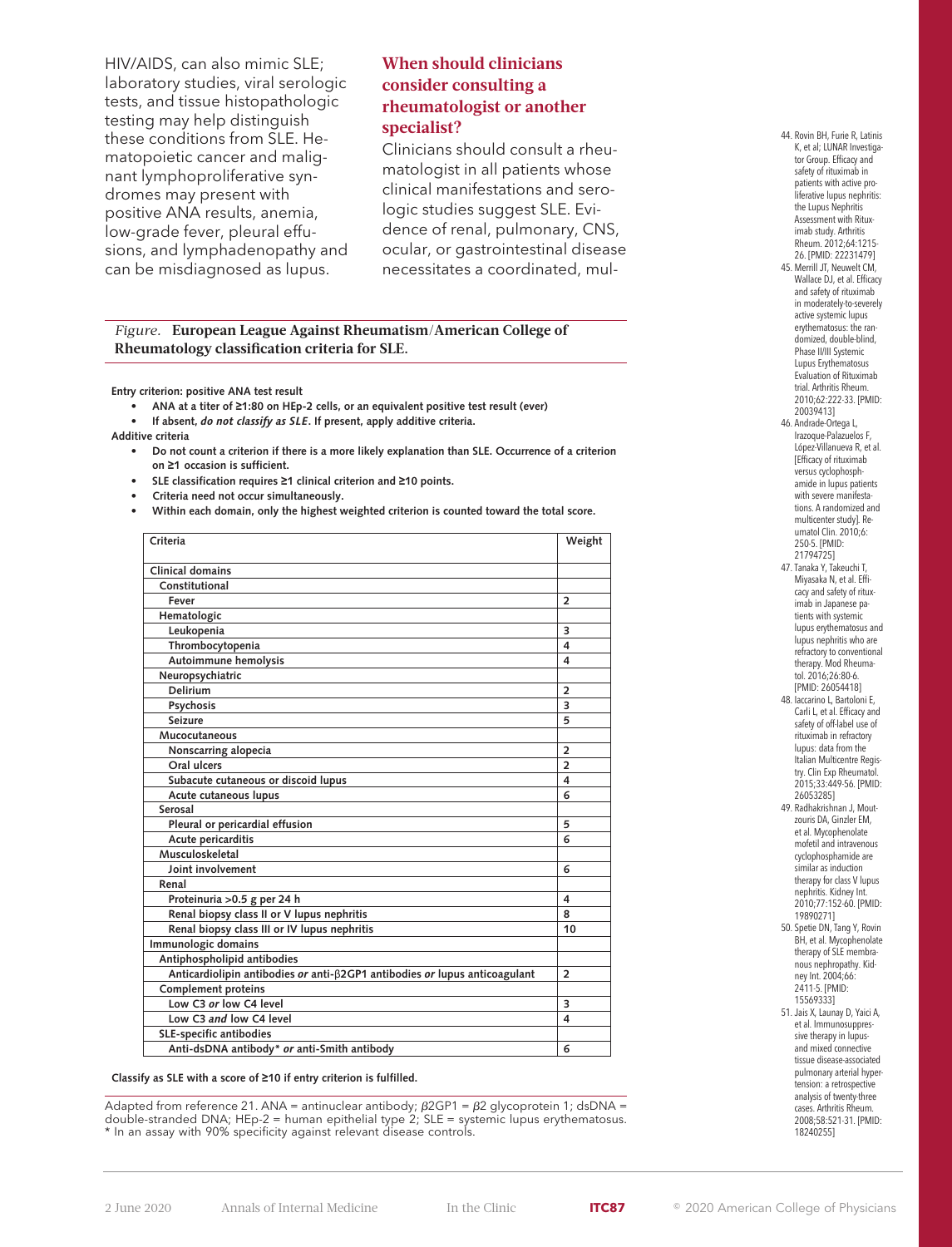tidisciplinary approach with the help of appropriate specialists. The goal of care is a timely, accurate diagnosis; effective treatment of acute disease; appropriate monitoring and dose adjustment; and early introduction of a steroid-sparing regimen.

Diagnosis... Lupus is a multisystem disease that often presents a diagnostic challenge because it can include cutaneous, renal, respiratory, cardiovascular, CNS, and gastrointestinal manifestations that characterize many other conditions. The ACR classification criteria can be used to guide the diagnosis of systemic lupus.

## **CLINICAL BOTTOM LINE**

# Treatment -

#### **What medications are used to treat lupus?**

Clinicians use a broad range of medications to treat lupus, including glucocorticoids, antimalarial agents, nonsteroidal antiinflammatory drugs (NSAIDs), immunosuppressive agents, and B cell–targeting biologics (**Table 2**). Hydroxychloroquine is the cornerstone of SLE treatment.

Glucocorticoids are first-line agents for most SLE manifestations, with dosage and treatment duration based on clinical experience and consensus. The choice of immunosuppressive agent for treatment of lupus nephritis is based on histopathologic classifications.

Belimumab, a monoclonal antibody targeting the B-lymphocyte stimulator, has been shown to improve musculoskeletal and mucocutaneous manifestations and immunologic parameters in lupus, initially excluding renal and CNS disease (22). Recently, it has been shown that belimumab administered subcutaneously decreases SLE exacerbations, thus permitting tapering of corticosteroid doses (23). Collectively, accumulating evidence supports a role for B-lymphocyte stimulator inhibition in treating mild to moderate lupus and in providing steroid-sparing effect.

#### **How should clinicians initiate therapy in a stable patient who is not having a flare?**

Hydroxychloroquine or other antimalarial agents prevent disease exacerbations and should be prescribed to patients with SLE. In addition to preventing lupus exacerbations and reducing the risk for congenital heart block in neonatal SLE, hydroxychloroquine has antithrombotic effects secondary to inhibition of platelet adhesiveness, aggregation, and activation (24, 25) and is particularly important for treatment of patients with lupus with prothrombotic tendencies, including those with antiphospholipid antibodies or significant proteinuria. Hydroxychloroquine is generally well tolerated. In 2016, updated guidelines recommended a maximum daily dose of 5 mg/kg of body weight. A dose higher than the recommended dose, years of exposure to the medication, renal disease, and use of tamoxifen are the major risk factors for retinopathy (26). Skin pigmentation and rare cases of neuromuscular or cardiac toxicity have also been reported.

#### **How should clinicians choose therapy for a patient who is having a flare?**

Severe SLE manifestations, such as lupus nephritis, alveolar hemorrhage, or CNS vasculitis,

- 52. Broen JCA, van Laar JM. Mycophenolate mofetil, azathioprine and tacrolimus: mechanisms in rheumatology. Nat Rev Rheumatol. 2020;16: 167-78. [PMID: 32055040]
- 53. Neumann R, Foster CS. Corticosteroid-sparing strategies in the treatment of retinal vasculitis in systemic lupus erythematosus. Retina. 1995;15:201-12. [PMID: 7569347]
- 54. Tseng CE, Buyon JP, Kim M, et al. The effect of moderate-dose corticosteroids in preventing severe flares in patients with serologically active, but clinically stable, systemic lupus erythematosus: findings of a prospective, randomized, double-blind, placebocontrolled trial. Arthritis Rheum. 2006;54:3623- 32. [PMID: 17075807]
- 55. Mok CC, Ho LY, Fong LS, et al. Immunogenicity and safety of a quadrivalent human papillomavirus vaccine in patients with systemic lupus erythematosus: a casecontrol study. Ann Rheum Dis. 2013;72: 659-64. [PMID: 22589375]
- 56. Buyon JP, Kim MY, Guerra MM, et al. Predictors of pregnancy outcomes in patients with lupus: a cohort study. Ann Intern Med. 2015; 163:153-63. [PMID: 26098843]
- 57. Kostopoulou M, Nikolopoulos D, Parodis I, et al. Cardiovascular disease in systemic lupus erythematosus: recent data on epidemiology, risk factors and prevention. Curr Vasc Pharmacol. 2019. [PMID: 31880245]
- 58. Yazdany J, Trupin L, Tonner C, et al. Quality of care in systemic lupus erythematosus: application of quality measures to understand gaps in care. J Gen Intern Med. 2012;27:1326-33. [PMID: 22588825]
- 59. Buckley L, Guyatt G, Fink HA, et al. 2017 American College of Rheumatology guideline for the prevention and treatment of glucocorticoid-induced osteoporosis. Arthritis Rheumatol. 2017;69: 1521-37. [PMID: 28585373]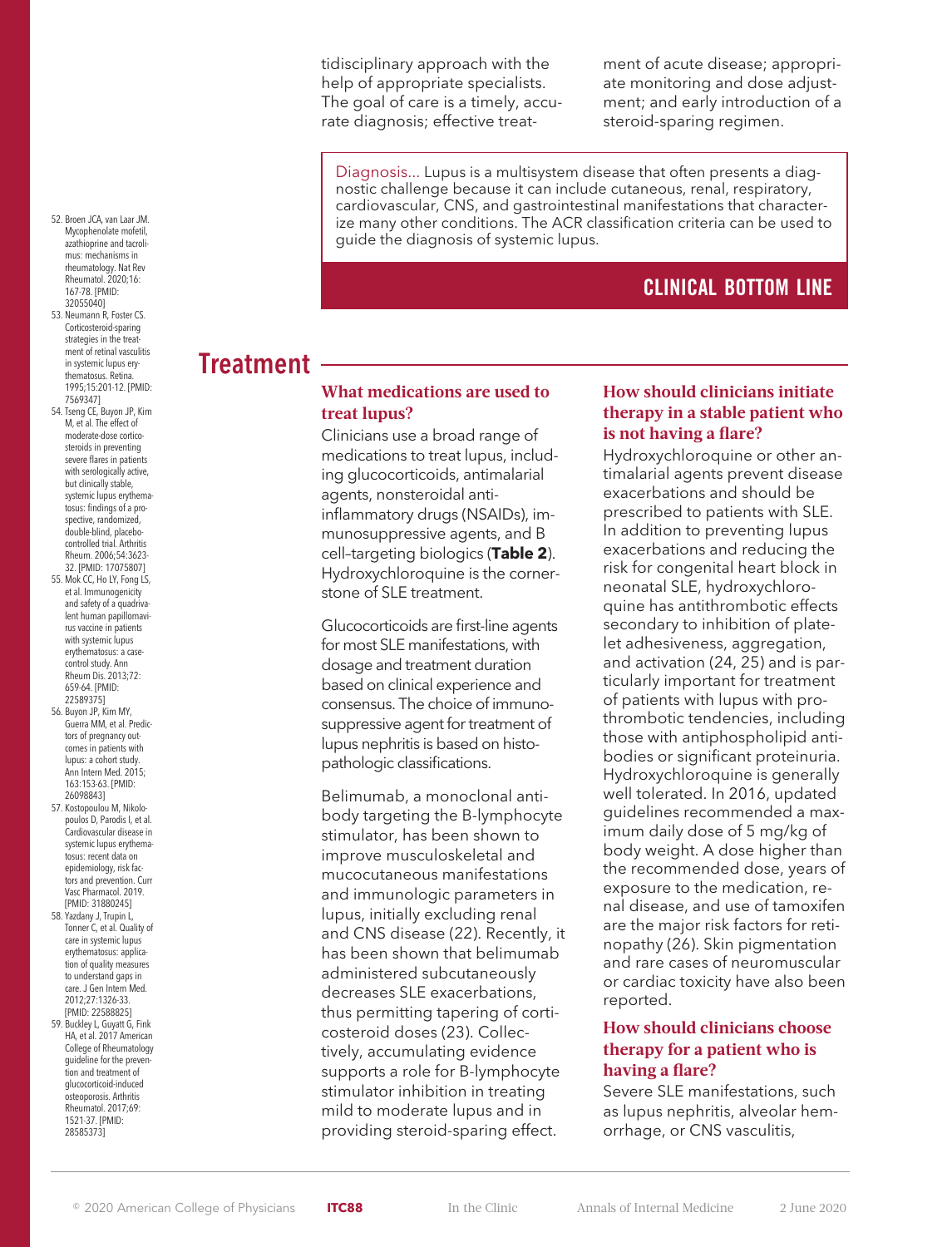should be treated with glucocorticoids administered intravenously in conjunction with immunosuppressive medications. Glucocorticoids can be gradually withdrawn once remission is achieved and an appropriate steroid-sparing agent is added if it is warranted. Oral prednisone or methylprednisolone is used for arthritis, pleuropericarditis, cutaneous vasculitis, and uveitis. Decisions about glucocorticoid dosage and treatment duration for specific manifestations currently rely largely on clinical experience because few clinical trials have been performed.

Significant overlap exists between the symptoms of lupus manifestations and some glucocorticoid complications, including avascular bone necrosis, myopathy, and psychosis.

Furthermore, despite the abundance of observational data on glucocorticoid toxicity, evidence from randomized controlled trials (RCTs) is limited (27). Daily doses of 5–7.5 mg are associated with relatively low risk for toxicity, although monitoring for Cushing syndrome, osteoporosis, cataract, glaucoma, hyperglycemia, and hypertension is justified. Prolonged treatment with medium to high doses carries a higher risk for complications, including myopathy, psychosis, hyperlipidemia, and atherosclerosis. The prevalence and incidence of these complications with different corticosteroid regimens are unclear.

#### **How should clinicians choose drug therapy for cutaneous manifestations?**

Commonly used topical treatments for all forms of cutaneous lupus (acute, subacute, and chronic) include tacrolimus, R-salbutamol pimecrolimus, clobetasol, betamethasone, or photoprotection. RCTs have demonstrated their efficacy as well as the efficacy of systemic hydroxychloroquine or chloroquine in cutaneous SLE. Although other immunosuppressive or biologic agents, such as methotrexate, mycophenolate mofetil, azathioprine, and rituximab, may be used for cutaneous lupus, evidence is based largely on case reports or prospective, nonrandomized studies. The current interest in biologics will likely lead to prospective RCTs examining their use for cutaneous and systemic lupus.

#### **How should clinicians choose drug therapy for lupus arthritis?**

Low-dose glucocorticoids and antimalarials are first-line agents

| Agent                                      | Mechanism of Action                                                                                                                                                                       | Dosage                                                                                                       | <b>Common Adverse Effects</b>                                                                                                            |
|--------------------------------------------|-------------------------------------------------------------------------------------------------------------------------------------------------------------------------------------------|--------------------------------------------------------------------------------------------------------------|------------------------------------------------------------------------------------------------------------------------------------------|
| Nonsteroidal<br>anti-inflammatory<br>drugs | Anti-inflammatory                                                                                                                                                                         |                                                                                                              | Gastritis, nephrotoxicity, fluid retention                                                                                               |
| Glucocorticoids                            | Anti-inflammatory effect due to<br>negative transcriptional<br>regulation of proinflammatory<br>genes                                                                                     | Low: $\leq 7$ mg/d<br>Medium: >7-≤30 mg/d<br>High: >30-≤100 mg/d<br>Very high: >100 mg/d<br>Pulse: ≥250 mg/d | Fluid retention, diabetes mellitus, hypertension,<br>acne, myopathy, hyperlipidemia, psychosis,<br>avascular bone necrosis, osteoporosis |
| Hydroxychloroquine                         | Immunomodulatory and<br>antithrombotic effect                                                                                                                                             | 200-400 mg/d (orally)                                                                                        | Skin hyperpigmentation, retinal toxicity (rare),<br>myopathy with peripheral neuropathy and cardiac<br>myotoxicity (extremely rare)      |
| Mycophenolate mofetil                      | Inhibits lymphocyte proliferation<br>by inhibiting inosine<br>monophosphate<br>dehydrogenase and de novo<br>synthesis of guanosine<br>nucleotides; promotes<br>apoptosis of T lymphocytes | Up to 3000 mg/d (orally)                                                                                     | Gastrointestinal intolerance, myelosuppression                                                                                           |
| Azathioprine                               | Metabolizes to 6-thioquanine<br>and 6-methylmercaptopurine<br>and inhibits DNA synthesis<br>and cell proliferation                                                                        | 50-150 mg/d (orally)                                                                                         | Gastrointestinal intolerance, myelosuppression,<br>hepatotoxicity                                                                        |
| Methotrexate                               | Inhibits DNA synthesis and<br>increases release of<br>adenosine                                                                                                                           | 5-25 mg/wk (orally or subcutaneously)                                                                        | Gastrointestinal intolerance, hepatotoxicity                                                                                             |
| Cyclophosphamide                           | Alkylating agent; promotes DNA<br>cross-linking and inhibits<br>T- and B-lymphocyte<br>proliferation                                                                                      | Based on body surface area and renal<br>function (intravenous or oral<br>administration)                     | Hair loss, gastrointestinal toxicity, myelosuppression,<br>hemorrhagic cystitis, bladder cancer, gonadal<br>suppression, infertility     |
| Cyclosporine                               | Calcineurin inhibitor; inhibits<br>T-lymphocyte proliferation<br>and expression or activation<br>of proinflammatory cytokines                                                             | 2.5-4.5 mg/kg of body weight per day<br>(orally)                                                             | Nephrotoxicity, interaction with allopurinol,<br>hypertension, myelosuppression                                                          |
| Tacrolimus                                 | Calcineurin inhibitor                                                                                                                                                                     | 2-3 mg/d (orally)                                                                                            | Nephrotoxicity, neurotoxicity, myocardial<br>hypertrophy, hyperkalemia, infection, cancer                                                |
| Belimumab                                  | Targets B-lymphocyte<br>stimulator, inhibits<br>B-lymphocyte proliferation<br>and activation                                                                                              | Three 10-mg/kg doses given intravenously<br>at 2-wk intervals and then 10 mg/kg<br>intravenously every month | Hypersensitivity reaction, gastrointestinal toxicity,<br>myalgias, depression, migraine, infection                                       |
| Rituximab                                  | Depletes CD20-expressing<br><b>B</b> lymphocytes                                                                                                                                          | Two 1000-mg doses given intravenously<br>at 2-wk intervals; may be repeated every<br>6 mo                    | Infusion reaction, infection, progressive multifocal<br>leukoencephalopathy (rare)                                                       |

#### *Table 2.* **Drug Treatment for Systemic Lupus Erythematosus**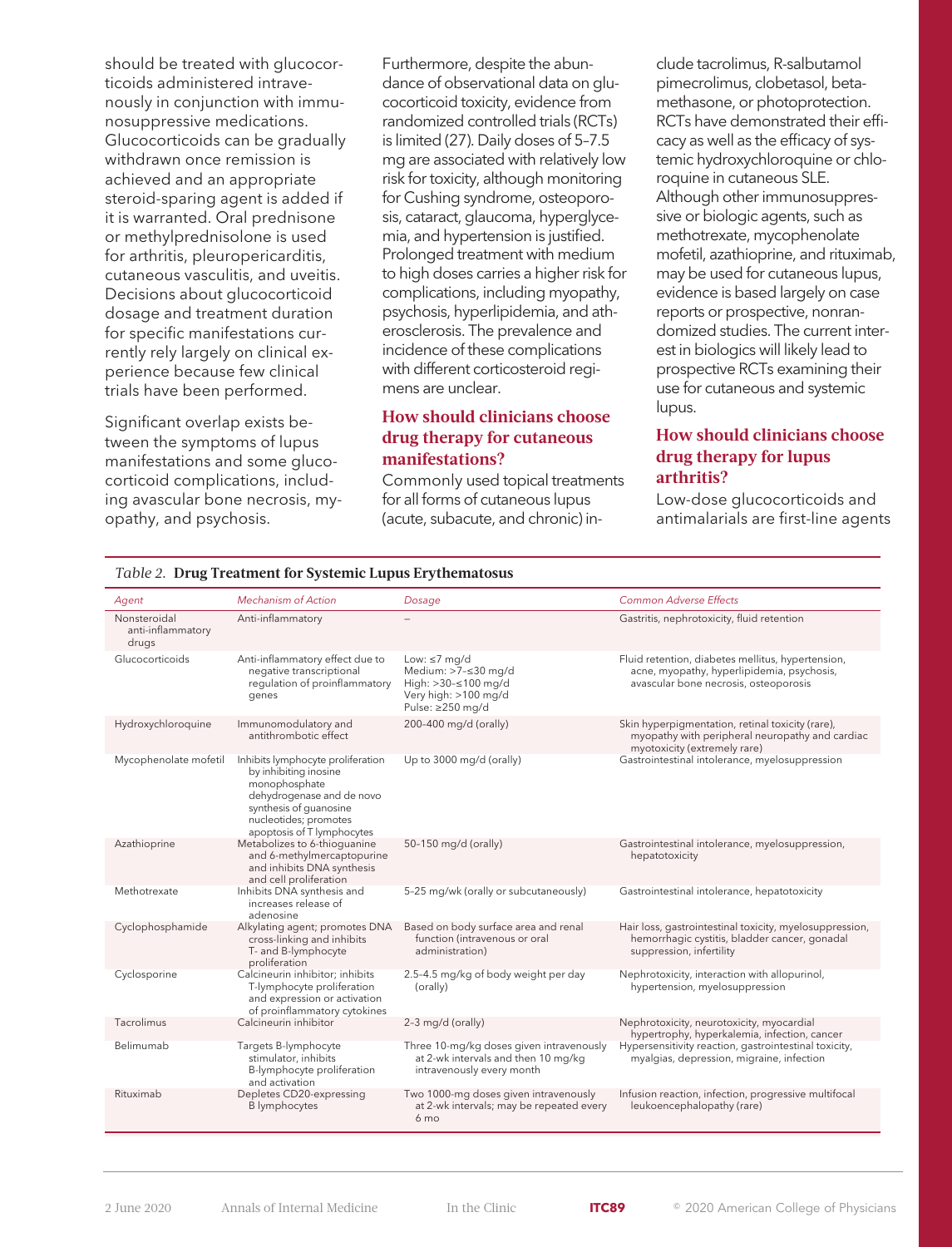for treating arthritis in lupus. Methotrexate is often used for arthritis or cutaneous disease, particularly in patients without other systemic manifestations (28, 29). Methotrexate antagonizes folic acid and inhibits purine and pyrimidine synthesis, and it also increases extracellular adenosine release. Adenosine seems to be an important mediator of the anti-inflammatory effect of methotrexate.

#### **How should clinicians choose and dose drug therapy for lupus nephritis?**

Treatment of lupus nephritis is guided by histopathologic findings from kidney biopsy. The indications for kidney biopsy are presented in the **Box:** Indications for Kidney Biopsy in Patients With SLE; the currently accepted classification system for biopsy results is described in the **Box:** Histopathologic Classification of Lupus Nephritis.

#### *Induction therapy*

Class I or II lupus nephritis does not require immunosuppressive therapy, whereas class III or IV lupus nephritis is treated aggressively (**Table 3**). Seminal clinical trials on lupus nephritis established the combination of cyclo-

#### **Box: Indications for Kidney Biopsy in Patients With SLE\***

- Increasing serum creatinine level without compelling alternative causes
- Confirmed proteinuria ≥1.0 g per 24 h (either 24-h urine specimens or spot protein– creatinine ratio)
- Combination of the following: proteinuria ≥0.5 g per 24 h plus hematuria (≥5 erythrocytes per high-power field) or proteinuria ≥0.5 g per 24 h plus cellular casts

SLE = systemic lupus erythematosus.

\* From reference 35.

#### **Box: Histopathologic Classification of Lupus Nephritis**

Class I: minimal mesangial

Class II: mesangial proliferative

Class III: focal proliferative

Class IV: diffuse proliferative (with active, active and chronic, or chronic lesions)

Class V: membranous (with or without coexisting class III or IV lupus nephritis)

Class VI: advanced sclerosing lupus nephritis with >90% globally sclerotic glomeruli

phosphamide with intravenous glucocorticoids as standard induction therapy for class III and IV lupus nephritis (30, 31). Cyclophosphamide is an alkylating agent that promotes DNA crosslinking and affects T-cell and B-cell proliferation and antibody production. It is usually dosed according to total body surface area and adjusted for decreased creatinine clearance. Cyclophosphamide toxicity includes hematologic, infectious, urologic, reproductive, and rare pulmonary complications and bladder, skin, myeloproliferative, and oropharyngeal cancers. To date, there is no definitive evidence from clinical trials to guide clinicians on the dose of glucocorticoids for induction therapy of lupus nephritis. ACR recommendations are based on expert opinion and consensus.

Over the past decade, studies have also shown efficacy of mycophenolate mofetil for induction therapy in lupus nephritis (32) without establishing its superiority compared with cyclophosphamide (33). Mycophenolate mofetil is metabolized to mycophenolic acid, an inhibitor of inosine 5 monophosphate dehydrogenase, which is required for de novo synthesis of guanosine nucleotides. It

inhibits lymphocyte proliferation, induces apoptosis of activated T cells, and inhibits adhesion molecule expression and fibroblast proliferation. Gastrointestinal toxicity is common and may respond to dose reduction or enteric-coated formulation. Hematologic toxicity is also common, ranging from mild cytopenias to red cell aplasia. Mycophenolate mofetil is contraindicated in pregnancy because of case reports suggesting teratogenicity (34).

The 2012 ACR guidelines on management of lupus nephritis recommend using either cyclophosphamide or mycophenolate mofetil combined with glucocorticoids for induction therapy of class III or IV proliferative lupus nephritis (35). Response to cyclophosphamide or mycophenolate mofetil may differ on the basis of race or ethnicity. Asians and Europeans may respond better to cyclophosphamide than Hispanics and African Americans (35).

#### *Maintenance therapy*

The ACR guidelines recommend either mycophenolate mofetil or azathioprine for maintenance therapy in lupus nephritis. Both are superior to cyclophosphamide for this purpose (36). Evidence from 2 studies of comparative efficacy of mycophenolate mofetil versus azathioprine was initially conflicting. The MAINTAIN Nephritis trial showed significant superiority of mycophenolate mofetil over azathioprine with respect to time to treatment failure, time to renal flare, and time to rescue therapy (37). In contrast, an open-label study of mycophenolate mofetil versus azathioprine for maintenance treatment of lupus nephritis showed no significant difference between groups in these outcomes over 4 years (38). Similarly, long-term follow-up data from the first trial did not support superiority of mycophenolate mofetil versus azathioprine (39).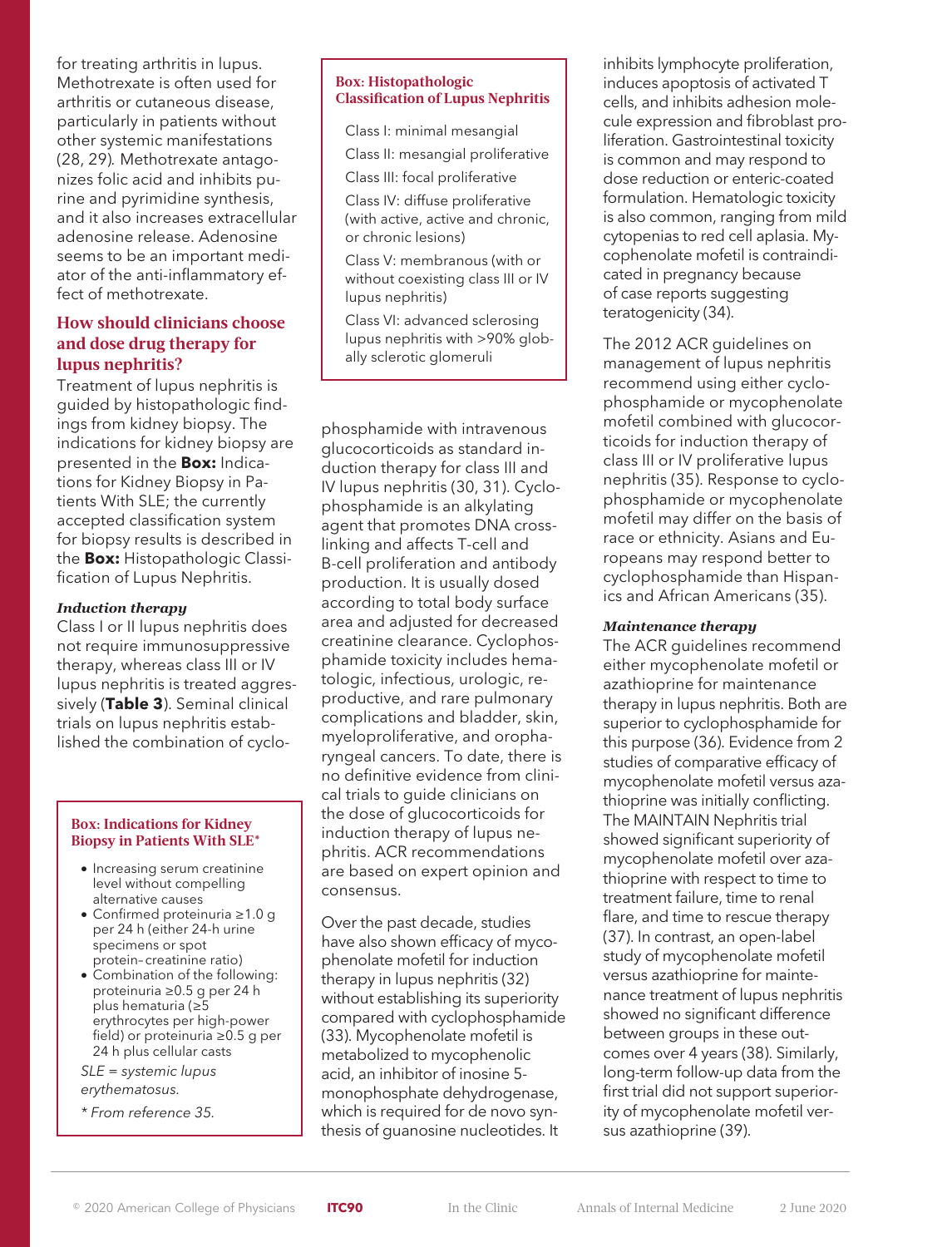Calcineurin inhibitors, such as cyclosporine, may be an alternative for maintenance therapy. A multicenter randomized trial showed that cyclosporine and azathioprine are equally effective for maintenance treatment of lupus nephritis class IV and V and have similar effects on blood pressure and renal function (40).

Tacrolimus, also a calcineurin inhibitor, may be used to treat diffuse proliferative or membranous lupus nephritis. Metaanalysis of data from open-label trials, case– control studies, and RCTs showed that tacrolimus may be effective as induction and maintenance therapy for lupus nephritis or in treatment of refractory lupus nephritis with persistent proteinuria (41). In an open-label, randomized, controlled, parallel-group study of lupus nephritis class III to V, tacrolimus or mycophenolate mofetil combined with prednisolone showed similar efficacy in remission induction. With subsequent maintenance therapy with azathioprine for 5 years, the

tacrolimus group demonstrated a nonsignificant trend of higher incidence of renal flares and decline in renal function (42). A more recent clinical trial also showed similar efficacy of tacrolimus and mycophenolate mofetil in induction therapy of lupus nephritis class III to V, with the mycophenolate mofetil regimen achieving lower disease activity during the maintenance period (43).

A prospective, multicenter, open-label, parallel RCT compared tacrolimus with mycophenolate mofetil for induction and maintenance therapy in lupus nephritis class III to V. All patients received prednisolone (0.7–1.0 mg/kg per day for 4 weeks and then tapered) and were randomly assigned to receive either tacrolimus (0.1 mg/kg per day) or mycophenolate mofetil  $(1.5-2 \frac{q}{d})$  as induction therapy for 6 months. All patients who had achieved remission received azathioprine, 1–2 mg/kg per day, in the maintenance phase. Disease activity remission rate and time to disease activity remission were similar between groups (28.57% in the mycophenolate mofetil group and 24.39% in the tacrolimus group). In terms of disease activity (measured by the SLEDAI-2K [Systemic Lupus Erythematosus Disease Activity Index 2000]), tacrolimus was similar to mycophenolate mofetil during induction, but mycopheno-

late mofetil was more effective at 12 months (43).

Rituximab is a monoclonal antibody directed against CD20, a B-cell membrane protein. Rituximab depletes B cells from the peripheral blood. Open-label trials suggested that improvement of lupus nephritis occurred after B-cell depletion, but RCTs did not show statistically significant response compared with placebo (44 – 46). Nonetheless, small clinical trials in Japan (47) and Italy (48) support a role for rituximab in refractory lupus nephritis.

In summary, current ACR guidelines propose cyclophosphamide or mycophenolate mofetil in combination with corticosteroids for induction therapy and mycophenolate mofetil or azathioprine as preferred maintenance therapy for proliferative lupus nephritis. However, emerging data underscore a role for calcineurin inhibitors in treating class III or IV lupus nephritis and for rituximab com-

|  | Table 3. American College of Rheumatology Recommendations for Lupus Nephritis Treatment* |
|--|------------------------------------------------------------------------------------------|
|  |                                                                                          |

| Disease Class                                                                        | <b>Treatment</b>                                                                  |                                                                                                                                                   |                                                                                                                                |  |
|--------------------------------------------------------------------------------------|-----------------------------------------------------------------------------------|---------------------------------------------------------------------------------------------------------------------------------------------------|--------------------------------------------------------------------------------------------------------------------------------|--|
|                                                                                      | <b>First Step</b>                                                                 | Second Step                                                                                                                                       | <b>Third Step</b>                                                                                                              |  |
| Class I or II                                                                        | No immunosuppressive treatment                                                    |                                                                                                                                                   |                                                                                                                                |  |
| Class III or IV: Preferred treatment<br>in African Americans and<br><b>Hispanics</b> | MMF + GC IV pulse, then<br>prednisone, 0.5-1 mg/kg of<br>body weight per day      | If improved: MMF or AZA with<br>or without low-dose daily<br>GC.<br>If not improved: CYC (low or<br>high dose†) + GC IV pulse,<br>then daily GC   | If improved: MMF or AZA with or without<br>low-dose daily GC<br>If not improved: Rituximab or calcineurin<br>inhibitors + GC   |  |
| Class III or IV: Preferred treatment<br>in whites with a European<br>background      | CYC (low or high dose†) + GC IV<br>pulse, then prednisone, 0.5-1<br>mg/kg per day | If improved: MMF or AZA with<br>or without low-dose daily<br>GC.<br>If not improved: MMF + GC IV<br>pulse, then daily GC                          | If improved: MMF or AZA with or without<br>low-dose daily GC<br>If not improved: Rituximab or calcineurin<br>inhibitors $+$ GC |  |
| Class V                                                                              | MMF, 2-3 g/d for 6 mo, plus<br>prednisone, 0.5 mg/kg per<br>day for 6 mo          | If not improved: CYC,<br>500-1000 mg/m <sup>2</sup> BSA IV<br>monthly × 6, plus GC IV<br>pulse, followed by<br>prednisone, 0.5-1 mg/kg<br>per day | If improved: MMF, 1-2 g/d, or AZA, 2<br>mg/kg per day                                                                          |  |
| Class VI                                                                             | Preparation for renal replacement therapy                                         |                                                                                                                                                   |                                                                                                                                |  |

 $AZA =$  azathioprine; BSA = body surface area; CYC = cyclophosphamide; GC = glucocorticoids; IV = intravenously; MMF = mycophenolate mofetil.

\* Adapted from reference 35.

† Low dose is 500 mg IV every 2 wk × 6 followed by maintenance therapy with oral MMF or AZA (regimen for whites of European background). High dose is  $500 - 1000$  mg/m<sup>2</sup> BSA IV every month  $\times$  6.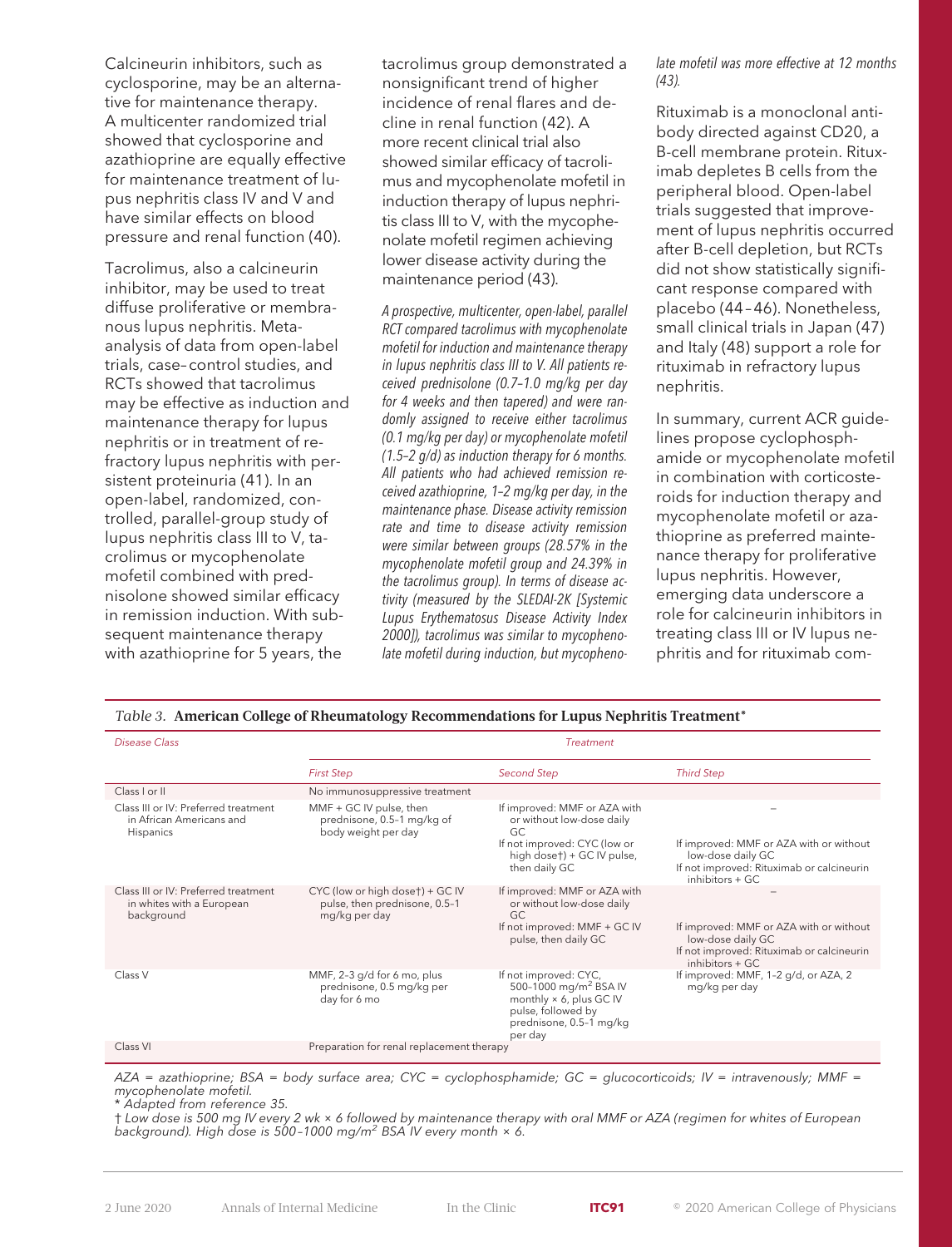bined with glucocorticoids in patients with inadequate response to cyclophosphamide or mycophenolate mofetil.

#### **How should clinicians choose drug therapy for membranous nephritis?**

Pure membranous nephritis is not associated with endocapillary proliferation and presents with variable degrees of proteinuria. The progression of renal dysfunction is slow compared with that of class III or IV lupus nephritis. The evidence to guide treatment of membranous lupus nephritis is limited (49, 50). ACR guidelines recommend mycophenolate mofetil for management of membranous lupus nephritis. Tacrolimus and azathioprine have also been studied for induction or maintenance treatment.

#### **How should clinicians choose therapy for neuropsychiatric lupus?**

Treatment of serious neuropsychiatric SLE manifestations, such as acute cerebrovascular manifestations, seizures, and aseptic meningitis, is empirical and includes intravenous glucocorticoids, immunoglobulin, and cyclophosphamide. Case reports and small, uncontrolled studies suggest a beneficial effect of rituximab in treatment of neuropsychiatric lupus; however, the relapse rate seems to be high.

Cerebrovascular manifestations of neuropsychiatric SLE with overlapping features of antiphospholipid antibody syndrome may warrant systemic anticoagulation in addition to immunosuppression.

#### **How should clinicians choose therapy for respiratory manifestations?**

Pleuritis responds to treatment with NSAIDs and low to moderate doses of glucocorticoids.

Immunosuppressive treatment is reserved for refractory cases. Diffuse alveolar hemorrhage presents abruptly, carries a poor prognosis, and requires treatment with intravenous glucocorticoids and immunosuppressants. Plasmapheresis may also be considered. Pulmonary hypertension is rare in SLE (0.5%–17%) and may be secondary to vasculopathy, interstitial pulmonary fibrosis, or in situ thrombosis. Patients with SLE and pulmonary hypertension are at high risk for cardiac failure and early death. Endothelin-receptor antagonists, phosphodiesterase-5 inhibitors, and prostacyclin analogues with or without immunosuppressive medications may be used to treat pulmonary hypertension in lupus. A retrospective study showed that patients with SLE and mild to moderate pulmonary hypertension may respond to treatment with cyclophosphamide and glucocorticoids, whereas patients with more severe disease may require a combination of vasodilators and immunosuppressants (51).

Larger clinical trials in patients with lupus and pulmonary hypertension or interstitial lung disease have not been done, and treatment decisions are based on clinical experience. Mycophenolate mofetil and tacrolimus are emerging therapies for interstitial lung disease in connective tissue disorders (52). Acute lupus pneumonitis requires treatment with high doses of glucocorticoids and cyclophosphamide.

#### **How should clinicians choose therapy for ocular manifestations?**

Depending on the severity of the ocular involvement and the activity of the systemic disease, treatment may include topical steroid solutions, intraocular steroids, antimalarial agents, NSAIDs, or oral or intravenous glucocorticoids. Scleral or retinal involvement may require concomitant use of pulse glucocorticoids, followed by 1 mg/kg of prednisone equivalent, combined with immunosuppressive therapy (53). Retinal vasculitis and arterial or venous retinal occlusion in the presence of antiphospholipid antibodies may require concomitant use of immunosuppressive medications and antiplatelet agents or anticoagulation.

#### **How should clinicians monitor patients who are being treated for lupus?**

Laboratory testing should include a complete blood count, basic metabolic panel, and urinalysis on routine follow-up visits. These tests allow the clinician to evaluate for hematologic, renal, and other target-organ manifestations. Many clinicians also routinely test for dsDNA antibodies and complement C3 and C4 levels; however, this practice is controversial for clinically stable patients. Although a prospective RCT showed that 4 weeks of treatment with prednisone in clinically stable but serologically active patients averts severe flares (54), C3 and C4 and ds-DNA antibodies are more useful in assessing SLE activity in symptomatic patients or in assessing treatment response. Other monitoring should be tailored to individual disease manifestations. Consideration should be given to laboratory monitoring for medication toxicity and ophthalmologic evaluation of patients treated with hydroxychloroquine. Clinicians should be alert to osteoporosis prevention and should prescribe treatment when appropriate. Clinicians should also consider periodic lipid testing and order lipid-lowering agents as needed.

#### **Should people with lupus receive immunizations?**

All patients with SLE should receive influenza and pneumococ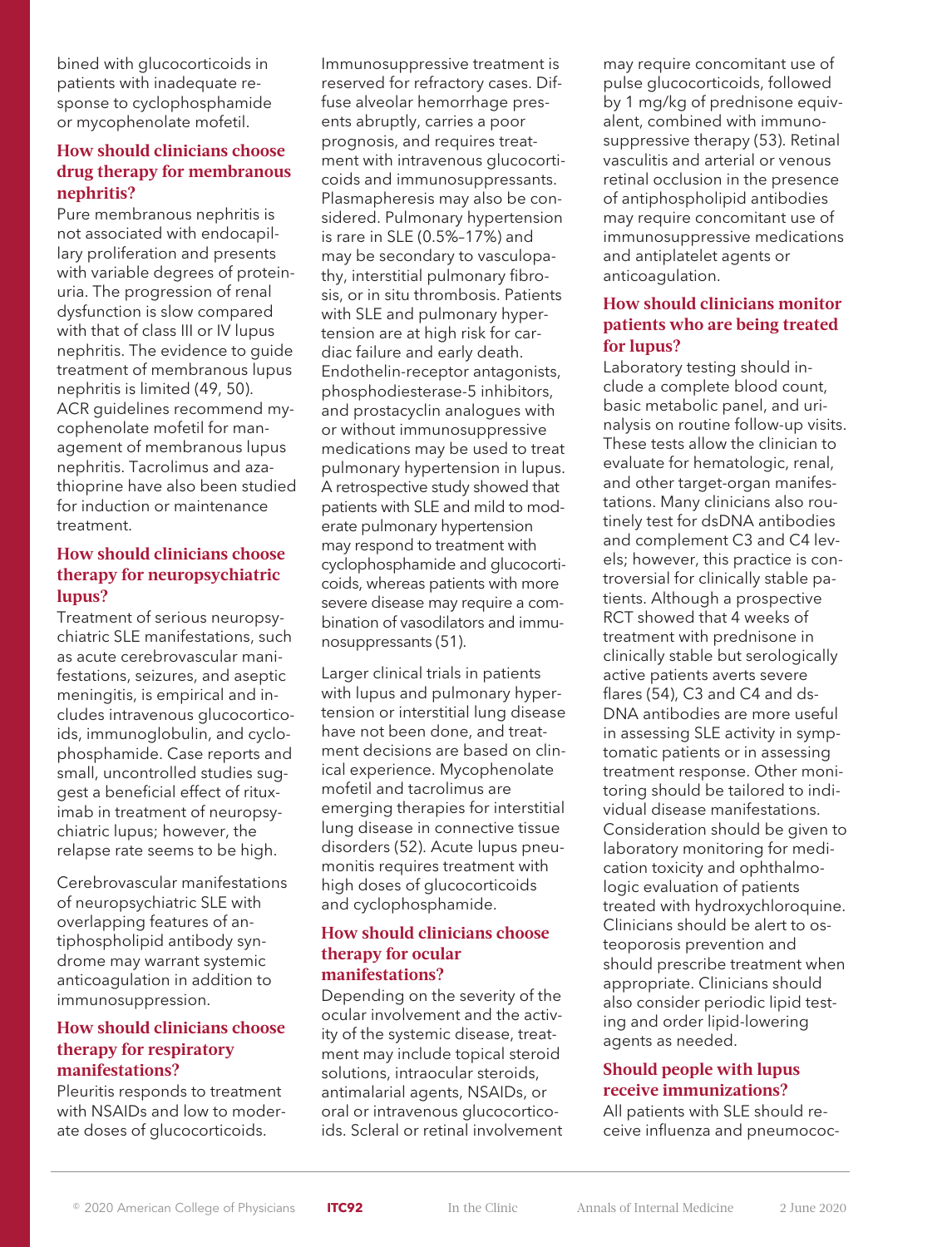cal vaccinations. In addition, the quadrivalent human papillomavirus vaccine is well tolerated and reasonably effective in patients with stable SLE and does not increase lupus activity or flares (55). Patients not receiving immunosuppressive therapy should receive herpes zoster vaccine according to established guidelines. Patients receiving immunosuppressive therapy or daily prednisone at a dose above 20 mg should not receive live attenuated vaccines, including herpes zoster vaccine, live attenuated influenza vaccine, measlesmumps-rubella vaccine, and smallpox vaccine. Tuberculin skin testing, or interferon- $\gamma$  release assay, is recommended for patients with SLE requiring prolonged treatment with glucocorticoids or immunosuppressive therapy.

#### **Are there risks for obstetric complications or adverse pregnancy outcomes?**

Pregnancies in patients with lupus are considered high-risk and should be managed by a multidisciplinary team that includes a rheumatologist and a maternalfetal medicine specialist. Patients with lupus may have flares during pregnancy and, compared with the general population, they have a higher risk for complications, such as preeclampsia, eclampsia, HELLP (hemolysis, elevated liver enzymes, and low platelet count) syndrome, pregnancy loss, fetal growth retardation, and preterm birth. Several risk factors for adverse pregnancy outcomes have been identified, including lupus anticoagulant, antihypertensive use, Physician Global Assessment score greater than 1, and low platelet count. Maternal flares, higher disease activity, and smaller increases in C3 level later

in pregnancy also predicted adverse pregnancy outcomes (56).

Ideally, pregnancy should be planned for periods of clinical remission. Preconception counseling along with effective and safe contraception and risk stratification are essential.

#### **How should clinicians modify treatment for pregnant patients?**

Use of antimalarials is safe during pregnancy and should be continued. Hydroxychloroquine improves maternal and fetal outcomes and reduces risk for congenital heart block and for thrombosis due to antiphospholipid antibodies. Other medications that are considered safe or acceptable in pregnancy include chloroquine, nonfluorinated glucocorticoids (such as prednisone, prednisolone, and methylprednisolone), azathioprine, cyclosporine, tacrolimus, and intravenous immunoglobulins.

Data are insufficient regarding the safety of belimumab in pregnancy. Dandy–Walker syndrome and Ebstein anomaly have been observed in infants of patients exposed to belimumab. Even though a causal relationship has not been established, belimumab should be avoided during pregnancy until clinical studies demonstrate its safety. Mycophenolate mofetil, methotrexate, and cyclophosphamide are contraindicated in pregnancy because of their teratogenicity, and use of these drugs should be discontinued at least 3– 6 months before conception. Leflunomide is also contraindicated because of a lack of safety data. Because of its long half-life, a washout period with cholestyramine is recommended before conception.

Other nonimmunosuppressant medications used in pregnant patients with lupus are low-dose aspirin and low-molecularweight heparin. Low-dose aspirin has been found to decrease risk for preeclampsia and should be started by the 12th week of gestation, especially in patients who are positive for antiphospholipid antibodies. Lowmolecular-weight heparin is recommended for pregnant patients with lupus and an established diagnosis of antiphospholipid syndrome; prophylactic treatment may be extended in the immediate postpartum period. In patients with anti-SSA antibodies, fetal echocardiography should be performed serially between weeks 16 and 28 of gestation to detect conduction abnormalities or congenital heart block.

#### **When should patients be hospitalized?**

Patients with serious complications should be hospitalized. Indications include severe thrombocytopenia, severe or rapidly progressive renal disease, suspected lupus pneumonitis or pulmonary hemorrhage, and severe cardiovascular or CNS manifestations. A major cause of death in SLE is infection, including from opportunistic pathogens. Patients with SLE who have unexplained fever should be hospitalized for evaluation and initiation of treatment with antibiotics. Empirical coverage should include Staphylococcus aureus, Pseudomonas species, Klebsiella species, Escherichia coli, and Acinetobacter species. Chest pain in patients with lupus could be due to coronary artery disease, serositis, pulmonary embolism, or esophageal disease. Lupus increases risk for endothelial dysfunction, and longterm treatment with steroids increases traditional risk factors for coronary artery disease (57). Neurologic symptoms in pa-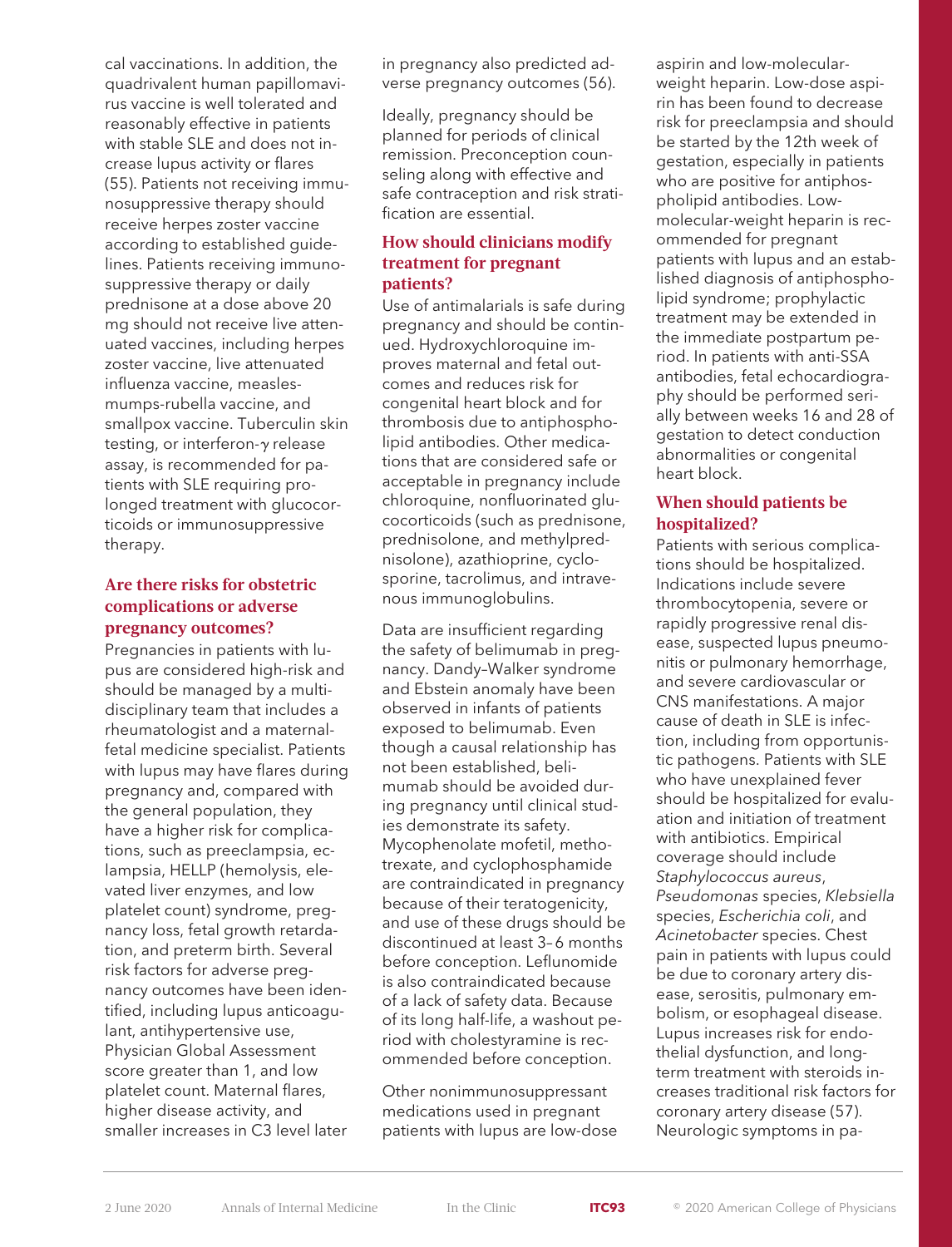tients with lupus may be due to neuropsychiatric lupus, infection, coexisting antiphospholipid antibody syndrome, or hypertension. All patients with lupus who have acute neurologic manifestations should be admitted and rapidly evaluated with appropriate imaging, cerebrovascular fluid analysis, echocardiography, and laboratory studies.

# Practice Improvement

Disease burden and significant long-term functional limitations in SLE may have substantial socioeconomic impact. Unlike other chronic diseases, such as diabetes mellitus or rheumatoid arthritis, there are no established models of care for SLE and tools for assessment of quality of care. Studies have shown discordant care for screening and management of vitamin D deficiency, hypertension, and management of cardiovascular risk factors in lupus (58). The overall categories where primary care can affect outcomes in lupus include immunizations; counseling on sun avoidance; management of

Treatment... Hydroxychloroquine prevents disease flares and is the cornerstone of SLE treatment. Glucocorticoids are first-line agents for most SLE manifestations, with dosage and treatment duration based on clinical experience and consensus. Immunosuppressive treatment in lupus nephritis is based on histopathologic classifications. Treatment of other lupus manifestations is based on sparse evidence from clinical trials and clinical experience and often requires immunosuppressive therapy and a multidisciplinary approach.

# **CLINICAL BOTTOM LINE**

hypertension, especially in patients with renal involvement; osteoporosis screening and prevention; identification, management, and counseling on cardiovascular risk factors; and cancer screening. An evidence-based model of quality of care in SLE is needed to ensure optimal disease outcomes and to minimize long-term disease burden.

#### **What do professional organizations recommend regarding diagnosis and management?**

In 2013, the ACR published guidelines for screening, treatment, and management of lupus nephritis (35). These guidelines are currently under review, and updates are anticipated in 2021. Particularly relevant to patients with lupus are the updated guidelines on prevention and management of glucocorticoidinduced osteoporosis published by the ACR in 2017; these include specific references to women of childbearing age (59). Finally, the ACR and EULAR jointly published new criteria for diagnosis of lupus in 2019 (21).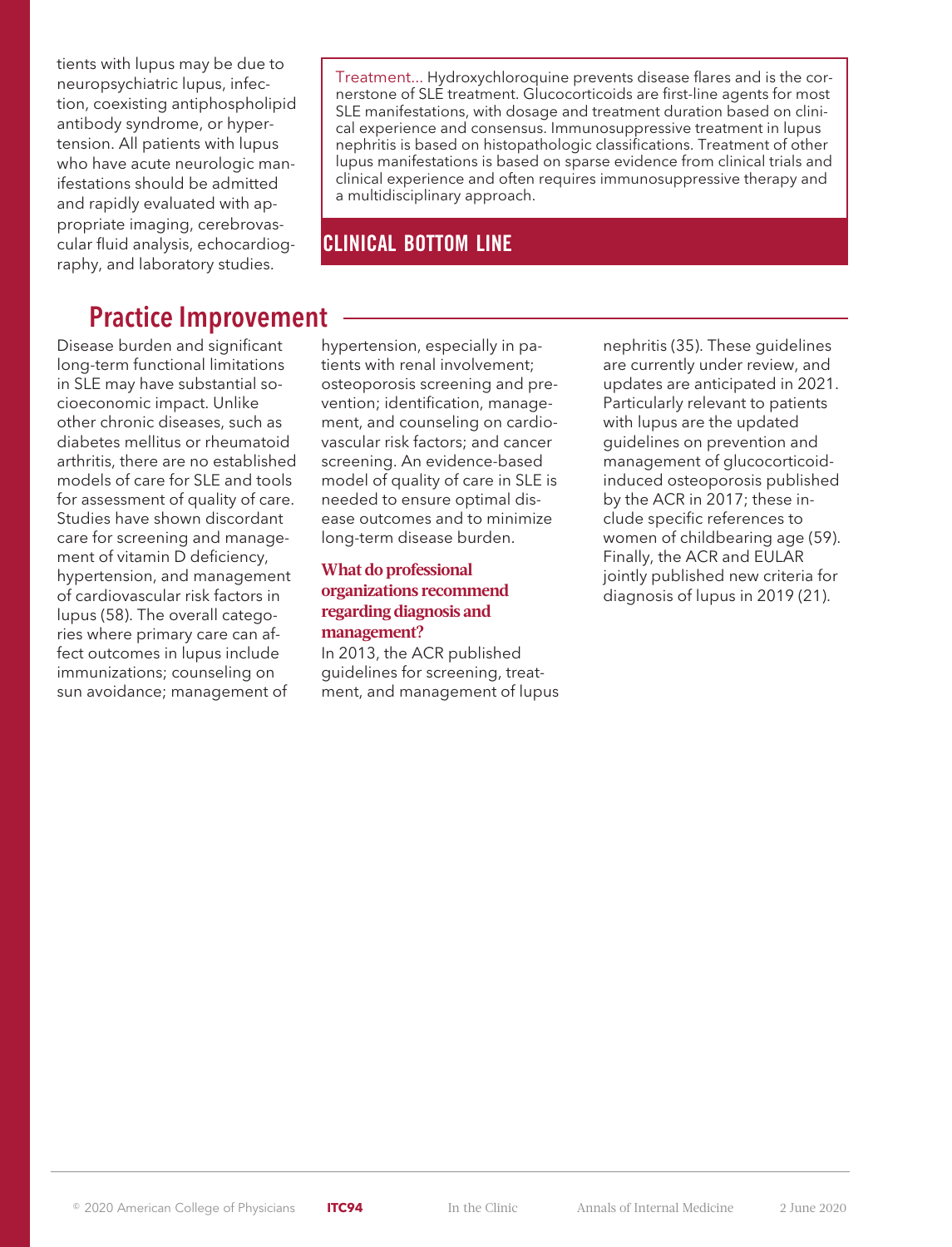# **In the Clinic Tool Kit**

**Systemic Lupus Erythematosus**

#### Patient Information

*[www.niams.nih.gov/health-topics/lupus](http://www.niams.nih.gov/health-topics/lupus)*

*[www.niams.nih.gov/es/informacion-de-salud/lupus](http://www.niams.nih.gov/es/informacion-de-salud/lupus)* Resources for patients on systemic lupus erythematosus in English and Spanish from the National Institute of Arthritis and Musculoskeletal and Skin Diseases.

*<https://medlineplus.gov/ency/article/000435.htm>*

*[https://medlineplus.gov/spanish/ency/article/000435](https://medlineplus.gov/spanish/ency/article/000435.htm) [.htm](https://medlineplus.gov/spanish/ency/article/000435.htm)*

Patient information on systemic lupus erythematosus in English and Spanish from the National Institutes of Health's MedlinePlus.

*[www.rheumatology.org/I-Am-A/Patient-Caregiver](http://www.rheumatology.org/I-Am-A/Patient-Caregiver/Diseases-Conditions/Lupus) [/Diseases-Conditions/Lupus](http://www.rheumatology.org/I-Am-A/Patient-Caregiver/Diseases-Conditions/Lupus)*

*[www.rheumatology.org/I-Am-A/Patient-Caregiver](http://www.rheumatology.org/I-Am-A/Patient-Caregiver/Enfermedades-y-Condiciones/Lupus-Espanol) [/Enfermedades-y-Condiciones/Lupus-Espanol](http://www.rheumatology.org/I-Am-A/Patient-Caregiver/Enfermedades-y-Condiciones/Lupus-Espanol)* Patient fact sheets on lupus in English and Spanish from the American College of Rheumatology.

#### Information for Health Professionals

*[www.rheumatology.org/Portals/0/Files/Classification](http://www.rheumatology.org/Portals/0/Files/Classification-Criteria-Systemic-Lupus-Erythematosus.pdf) [-Criteria-Systemic-Lupus-Erythematosus.pdf](http://www.rheumatology.org/Portals/0/Files/Classification-Criteria-Systemic-Lupus-Erythematosus.pdf)*

European League Against Rheumatism/American College of Rheumatology 2019 classification criteria for systemic lupus erythematosus.

*[www.aafp.org/afp/2016/0815/p284.html](http://www.aafp.org/afp/2016/0815/p284.html)* Guidelines on the primary care approach to diagnosis and management of systematic lupus erythematosus from the American Academy of Family Physicians.

- *[www.rheumatology.org/Portals/0/Files/Reproductive](http://www.rheumatology.org/Portals/0/Files/Reproductive-Health-Guideline-Early-View-2020.pdf) [-Health-Guideline-Early-View-2020.pdf](http://www.rheumatology.org/Portals/0/Files/Reproductive-Health-Guideline-Early-View-2020.pdf)*
- American College of Rheumatology 2020 guideline for management of reproductive health in rheumatic and musculoskeletal diseases.

*[www.rheumatology.org/Portals/0/Files/Guideline-for](http://www.rheumatology.org/Portals/0/Files/Guideline-for-the-Prevention-and-Treatment-of-GIOP.pdf) [-the-Prevention-and-Treatment-of-GIOP.pdf](http://www.rheumatology.org/Portals/0/Files/Guideline-for-the-Prevention-and-Treatment-of-GIOP.pdf)*

American College of Rheumatology 2017 guideline on prevention and treatment of glucocorticoid-induced osteoporosis.

**IntheClinic**